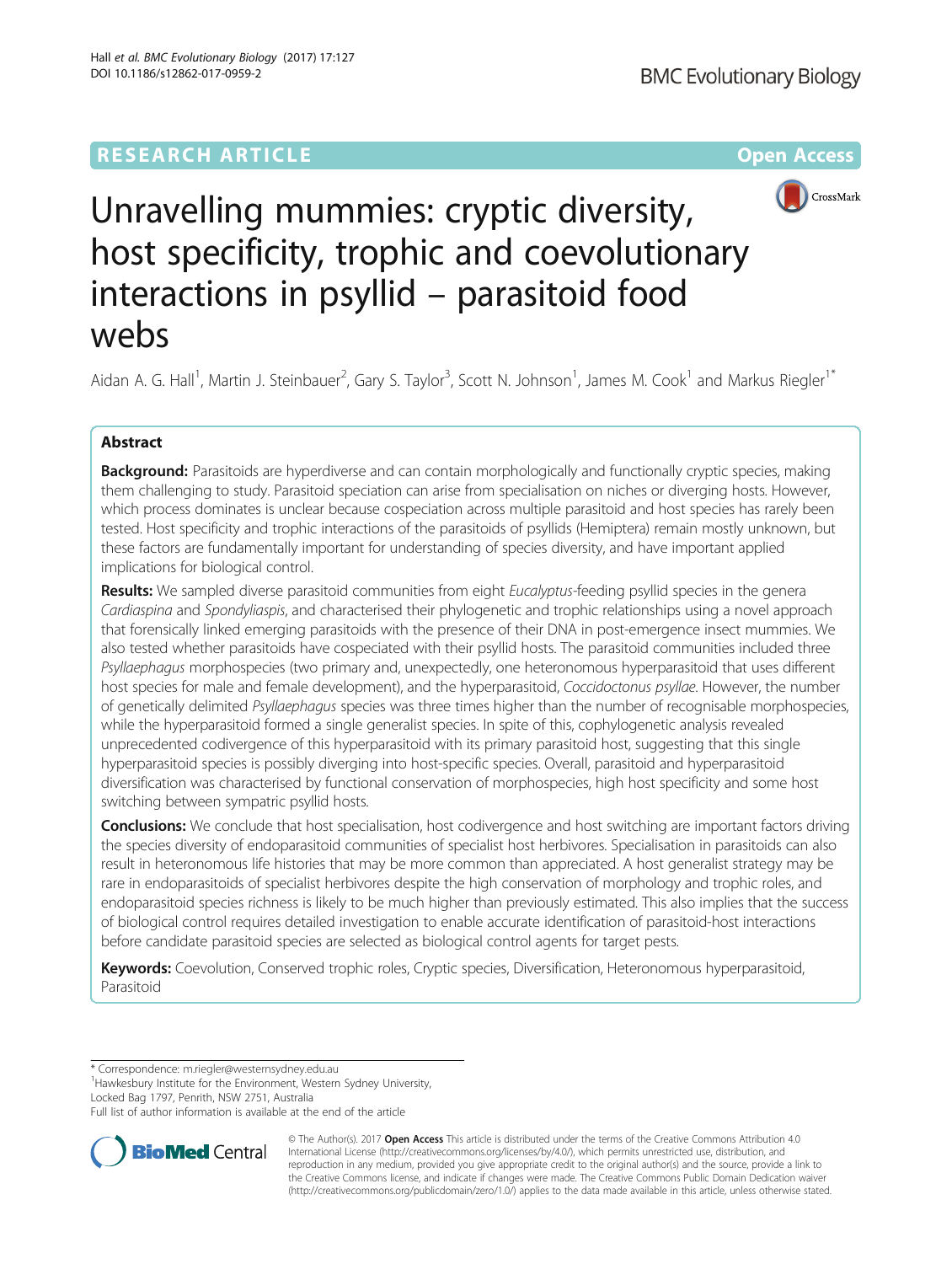## Background

Most insects suffer attack by parasitoids that can influence host population dynamics [\[1\]](#page-13-0). Parasitoids are hyperdiverse in their membership to different trophic levels (e.g. primary parasitoids or hyperparasitoids) and in species richness. In fact, it is estimated that hymenopteran parasitoids alone make up more than 20% of the world's insect species, yet only about 1% of all parasitoid species have been described [\[1, 2](#page-13-0)].

The predominant drivers of parasitoid diversification are niche and host specificity [\[3](#page-13-0)–[6\]](#page-13-0). In niche specific parasitism, hosts that share ecological niches such as location, feeding niche or host plant, may share very similar parasitoid communities [\[7](#page-13-0)]. In contrast, host specific parasitism relates to parasitoids having a single host species or host species that are phylogenetically closely related with each other [\[8](#page-13-0)]. Assessing parasitoid diversification can be a difficult task as it requires knowledge of the species identity and ecology of both the host and parasitoid across multiple systems [\[9](#page-13-0)].

Cophylogenetic analysis can provide insights into speciation and diversification if the ecology of the host species and their respective parasitoids is known. However, very few studies have tested for codivergence between insect hosts and their parasitoids (but see [[10](#page-13-0)–[14](#page-13-0)]), and we are aware of none that have investigated cophylogenetic relationships between hosts, primary parasitoids and their hyperparasitoids. Given that hyperparasitoids can be host specific to either the host herbivore (e.g.  $[15]$  $[15]$ ) or the primary parasitoid (e.g.  $[16]$ ), such coevolutionary relationships can be predicted, and cophylogenetic analyses should provide further insight into this.

Studying host – parasitoid food webs can be very challenging due to the undescribed diversity of parasitoids [[17\]](#page-13-0). DNA barcoding and molecular approaches have greatly improved sensitivity and accuracy in species identification and food web studies [\[18](#page-13-0)–[20\]](#page-13-0). For example, DNA barcoding has sometimes demonstrated that parasitoid species thought to be generalists are in fact host specific cryptic species, and hence parasitoid species richness is likely to be far higher than currently estimated [\[21, 22\]](#page-13-0).

Eucalyptus-feeding psyllids, native to Australia, are highly diverse and host specific, with host ranges of either a single or several Eucalyptus species [\[23\]](#page-13-0). They can cause significant damage to trees during heavy infestations [\[24](#page-13-0)], and have become serious invasive pests of *Eucalyptus* plantations overseas [\[25](#page-13-0)–[27\]](#page-13-0). The principal natural enemies of psyllids are chalcidoid parasitoids (Hymenoptera), including species from the families Aphelinidae, Encyrtidae, Eulophidae and Pteromalidae [[28](#page-13-0)]. Of particular significance are species belonging to the encyrtid genus Psyllaephagus Ashmead. This genus includes morphologically difficult to distinguish species, and both primary parasitoids and hyperparasitoids have been described [\[28\]](#page-13-0). So far, around 110 Psyllaephagus species are known in Australia [[29](#page-13-0)]; however, it is estimated that the actual diversity in Australia might be as high as 1000 species [\[30\]](#page-13-0). The dearth of knowledge about host specificity and trophic roles of Psyllaephagus spp. hinders assessment of their capacity to regulate psyllid abundance [\[31\]](#page-13-0), and the implementation of biological control programs against invasive psyllids [[32, 33](#page-13-0)]. Psyllaephagus species are solitary koinobiont endoparasitoids [[29](#page-13-0)], that is they feed inside still developing hosts before eventually killing them with the emergence of only one parasitoid from a parasitised host. It is expected that koinobiont endoparasitoids generally have greater host specificity because the parasitoids are constrained by their intimate physiological relationship with their hosts [[7](#page-13-0)].

Cardiaspina Crawford (Hemiptera: Aphalaridae) includes the most damaging of Eucalyptus-feeding psyllids [[24](#page-13-0), [34](#page-13-0)]. Serious outbreaks of several Cardiaspina species have occurred in mainland Australia [[35](#page-13-0)–[39\]](#page-14-0). Furthermore, Cardiaspina fiscella has spread to New Zealand [[40](#page-14-0)] and Norfolk Island [\[41\]](#page-14-0). Previous research of parasitoids and hyperparasitoids attacking Cardiaspina psyllids leads to two contrasting yet untested hypotheses. There are either (1) several morphologically distinct parasitoid species with a broader psyllid host range on *Eucalyptus*, suggesting niche specific parasitism, or, conversely (2) highly host specific parasitisation with different sets of parasitoid species for each Cardiaspina species. Given that Cardiaspina psyllids are known Eucalyptus specialists that have diversified only on this host plant genus [[23](#page-13-0)], it is possible to hypothesise further that parasitoid communities associated with Cardiaspina have either cospeciated with diverging psyllid host lineages specialised to different *Eucalyptus*, or, alternatively, codifferentiated with psyllid species, i.e. with diverging psyllid host lineages providing new colonisation opportunities for different sets of parasitoid species.

We aimed to investigate the relative contribution of cospeciation and host switching to parasitoid community composition across several psyllid species that are closely and more distantly related to each other. Therefore, we examined parasitoid communities of psyllid species with similar ecological niches on different *Euca*lyptus species with partially overlapping geographic distributions. More specifically, we sampled parasitoid communities associated with seven species of Cardiaspina and one species of the closely related genus Spondyliaspis from different species of *Eucalyptus* across a wide geographic range in south eastern Australia. Given the limited ecological and taxonomic information available for this host – parasitoid system, we combined DNA characterisation of emerging parasitoid wasps and morphospecies-specific multiplex PCR on post-emergence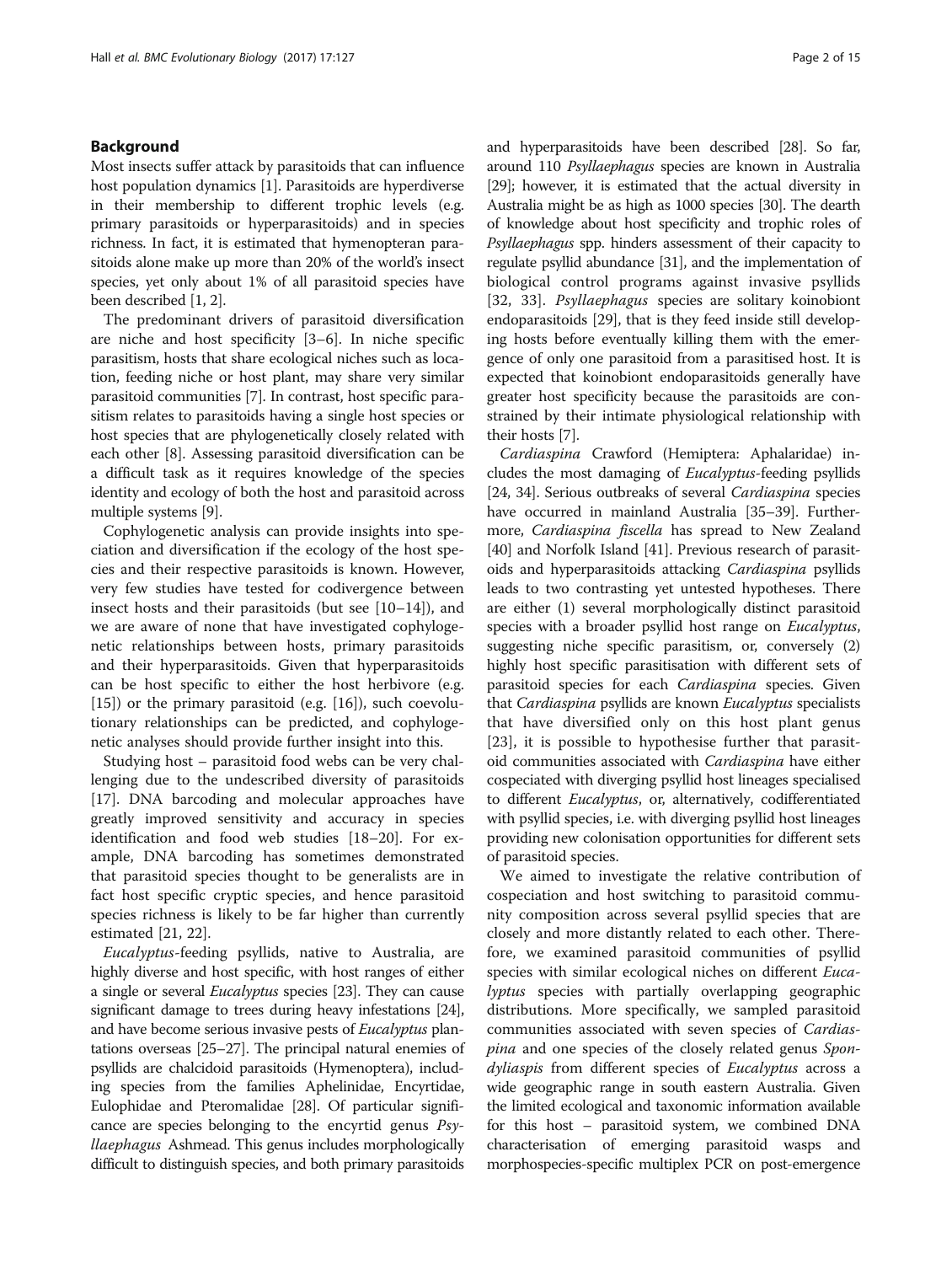mummies (parasitised psyllid nymphs) as a forensic DNAbased profiling approach to characterise parasitoid diversity, host specificity and trophic roles across several related psyllid species for the first time. We then performed multilocus cophylogenetic analyses to test for codivergence and host switches between hosts and their parasitoids. We hypothesised that some koinobiont endoparasitoid and hyperparasitoid species codiverge with their host species, and therefore, we predicted higher parasitoid than psyllid diversity, and higher parasitoid host specificity than anticipated from current knowledge about morphological diversity of this parasitoid genus. We also expected that parasitoid communities may be impacted by the process of codifferentiation with some parasitoids shifting host preference as a consequence of the mosaic distribution of Eucalyptus species (e.g. [[42](#page-14-0)]). Furthermore, we predicted that, based on expected cryptic diversity, a more generalist strategy of parasitism in parasitoids would be rare for parasitoids of specialist herbivores, even between phylogenetically closely related host psyllids that occupy highly similar ecological niches. We also predicted that our DNA-based profiling approach of parasitoid interactions would reveal new life history strategies in diverse parasitoid communities as a consequence of host specialisation and competition.

## Methods

## Field sampling and identification of parasitoid morphotypes

Parasitoids were collected from populations of seven Cardiaspina species and one population of a Spondyliaspis species from sites in Sydney, New South Wales (NSW), in Canberra, Australian Capital Territory (ACT) and Keith south east of Adelaide, South Australia (SA) (Additional file [1](#page-12-0): Table S1). According to adult and lerp (protective covers excreted by nymphs) morphology, host tree association and DNA characterisation, Cardiaspina populations were assigned to six species (C. albitextura Taylor, C. densitexta Taylor, C. fiscella Taylor, C. maniformis Taylor, C. tenuitela Taylor and C. vittaformis Froggatt) that represent a phylogenetically broad diversity [[43](#page-14-0)] of 24 known species of the genus Cardiaspina [\[23\]](#page-13-0). Cardiaspina from Eucalyptus moluccana Roxb. (Grey Box) was not assigned to any described species due to its recently described Eucalyptus association (GB Cardiaspina sp.) and uncertain species status [[35\]](#page-13-0). First morphological identification placed it near *C. densitexta* [\[34\]](#page-13-0) but molecular evidence did not unequivocally support this and clustered this species with both C. densitexta and C. tenuitela, two species feeding on other box eucalypts [[43](#page-14-0)]. For the Spondyliaspis sp. and five of the seven Cardiaspina species, host plant leaves infested with psyllids were collected from trees within arm's reach from the ground and placed into zip-lock bags. Leaf collections were performed when psyllid nymphs were between third and fifth instar. The zip-lock bags containing the leaves were monitored daily for the development of mummies, which were then placed into individual gelatine capsules. Following emergence, parasitoids and post-emergence mummies were separated into tubes containing absolute ethanol for subsequent analysis. For the remaining two Cardiaspina species, C. densitexta and C. vittaformis, we did not obtain sufficient numbers of mummies to be placed into gelatine capsules, and therefore only adult parasitoid wasps were collected from zip-lock bags with infested leaves. Adult parasitoids were grouped into morphologically distinct morphotypes with males and females forming different morphotypes. Sex was determined based on ovipositor and antennal morphology [\[28](#page-13-0), [44\]](#page-14-0). Later, sexes were grouped into morphospecies based on their molecular identity, and for some morphospecies only females were found. The translucent versus opaque (black) appearance of mummies was also informative for species differentiation. The previous assessment of the GB Cardiaspina sp. parasitoid community [\[35\]](#page-13-0) revealed seven morphotypes (i.e. four female and three male morphotypes) that likely represented four morphospecies, three of which were sexually dimorphic and one that appeared to be only female. The parasitoid morphotypes from GB Cardiaspina sp. and C. fiscella were also confirmed by John La Salle and vouchered with the Australian National Insect Collection (CSIRO, Canberra) (Additional file [1](#page-12-0): Table S2).

#### DNA characterisation of parasitoid morphospecies

Parasitoids were assigned to eight morphotypes (four female and four male morphotypes) which were later grouped into four major morphospecies by matching DNA sequences of female and male morphotypes – two primary parasitoid (P1 and P2), one hyperparasitoid (H) and one heteronomous hyperparasitoid (HH) (i.e. female HH developed from parasitised psyllids while male HH emerged from parasitised P1), as well as one rare aphelinid morphospecies. Where possible, four adult wasp specimens per morphospecies from each psyllid species were DNA profiled. For morphotypes for which only few individuals were obtained, DNA was extracted nondestructively following the protocol described in King et al. [[45\]](#page-14-0), while for the other morphotypes DNA was extracted after tissue homogenisation. DNA characterisation was performed with mitochondrial cytochrome b  $(cytb)$  [CB1 and CB2; 46], and the D2 expansion segment of nuclear 28S rDNA (D2–3551 F and D2–4057 R; [[46\]](#page-14-0)). The reaction mix for both loci comprised 1 × GoTaq PCR buffer, 0.5 U GoTaq DNA polymerase (Promega, Madison, WI, USA), 3 mM  $MgCl<sub>2</sub>$ , 0.1 mM of each dNTP,  $0.5 \mu M$  of each primer and 2  $\mu$ L DNA template in a 20 μL reaction volume. The PCR conditions for cytb were 94 °C for 3 min, 30 cycles of 95 °C for 15 s, 45 °C for 20 s and 72 °C for 30 s, with a final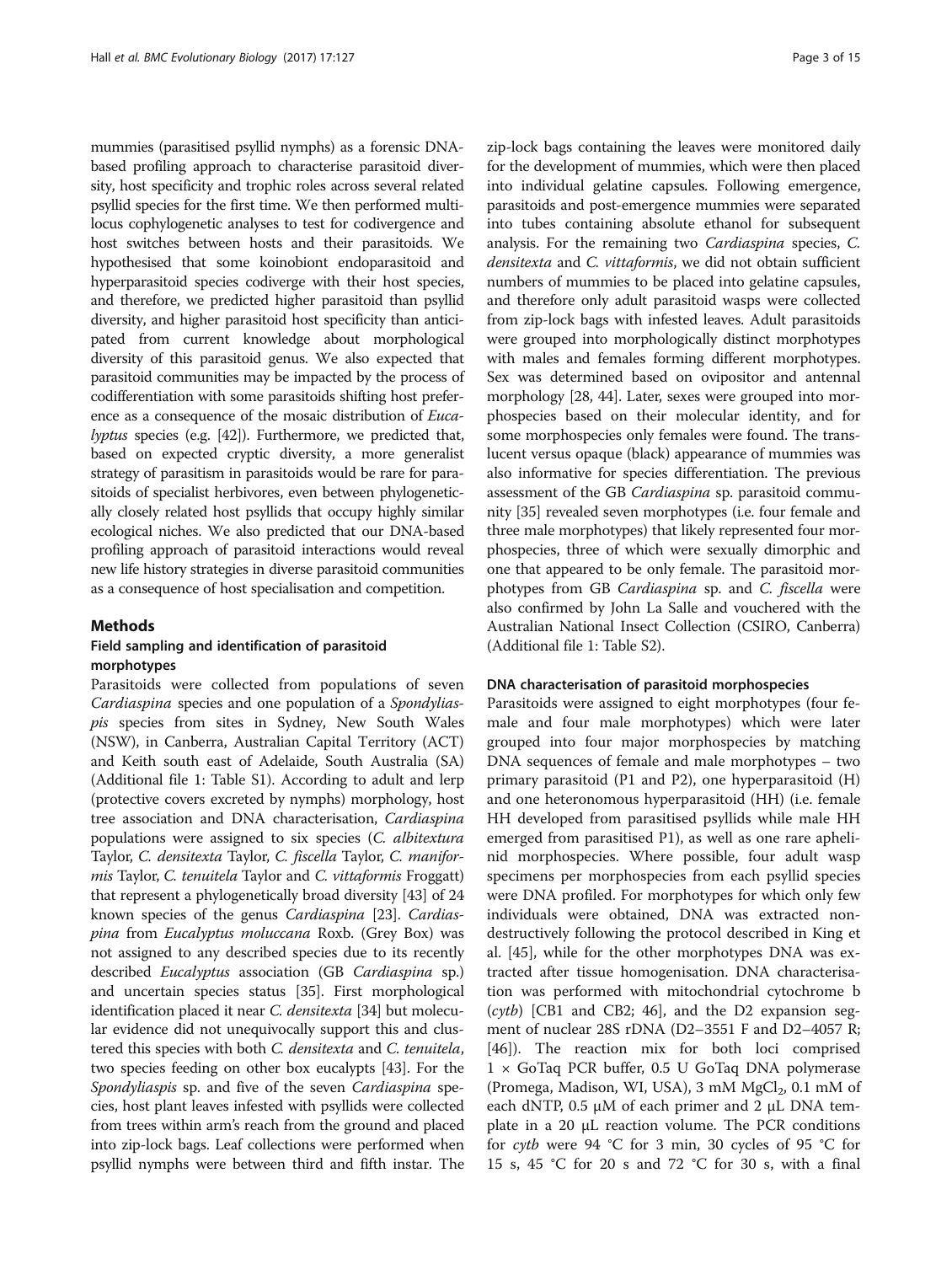extension for 10 min at 72 °C, and for 28S rDNA the PCR conditions were 94 °C for 3 min, 30 cycles of 94 °C for 45 s, 55 °C for 30 s and 72 °C for 90 s, with a final extension for 10 min at 72 °C using a BioRad DNA engine Dyad®, Peltier Thermal Cycler (CA, USA). PCR amplicons were sequenced by Macrogen (Korea), and DNA sequences were edited in Sequencher 4.10.1 (Gene Codes Corporation, Ann Arbor, MI, USA) and deposited in GenBank (Additional file [1:](#page-12-0) Table S3).

#### Phylogenetic analysis and species delimitation

A phylogeny of the parasitoid morphospecies from each psyllid population was constructed based on concatenated cytb and 28S rDNA sequences. Sequence alignments were performed in Clustal X 2.1 [[47\]](#page-14-0). Evolutionary models were selected for the two gene datasets separately using Bayesian Information Criterion in MEGA 6.06 [[48](#page-14-0)]; HKY + G for cytb and T92 + G for 28S rDNA. Phylogenetic relationships were estimated for gene and concatenated trees (with highly similar topologies) using Bayesian inference implemented in MrBayes 3.2.2 [[49](#page-14-0)]. Posterior probabilities were calculated using four independent chains, including one cold, for 5 million generations, sampling every 100 generations, or until convergence was reached (< 0.01). The first 25% of trees generated were discarded and a 50% majority rule consensus tree was returned. FigTree 1.4.0 [\[50](#page-14-0)] was used to view the trees. Putative species boundaries were found for the gene trees of both loci using the bPTP web server [[51](#page-14-0)] and the default parameters. Sequence divergence for both loci was calculated using the p-distance analysis in MEGA.

A psyllid host phylogeny was constructed from concatenated sequence data of mitochondrial genes COI (506 bp) [\[52\]](#page-14-0) and  $cytb$  (398 bp) [\[53](#page-14-0)], and nuclear genes  $wg$ (268 bp), EF-1 alpha (281 bp) and CAD (323 bp) designed for this study (Additional file [1:](#page-12-0) Tables S4 and S5). Also included was COI sequenced from three Spondyliaspis sp. individuals (KT388061). Some gene sequences were not obtained for Spondyliaspis sp. and they were therefore coded as missing data in MrBayes 3.2.2. The psyllid gene tree topologies were highly similar and the concatenated tree provided greater resolution and was therefore deemed best for further analyses [[54\]](#page-14-0). Putative species boundaries were found for the concatenated psyllid phylogeny using the bPTP web server.

#### Identification of trophic interactions

A morphospecies-specific multiplex PCR on postemergence mummies was used to examine trophic interactions. This involved the DNA sequence analysis of emerging parasitoids, the design of morphospeciesspecific primers and morphospecies-specific PCR testing

of post-emergence mummies. If DNA of the psyllid host and only the emerging parasitoid species was consistently detected in post-emergence mummies then this was indicative that the emerging parasitoid was a primary parasitoid. If DNA of the host and two parasitoid species was consistently present in post-emergence mummies, and the DNA of the emerged parasitoid species was not detected alone in any mummy (i.e. without the presence of any other parasitoid species found in this experiment), then the emerged species was determined to be a hyperparasitoid of the primary parasitoid species that did not emerge.

Morphospecies-specific primers were designed based on morphospecies alignments of cytb sequences using SP-Designer v7.0 [\[55](#page-14-0)]. Sequences of P1 and HH from C. albitextura and C. tenuitela were too different to P1 and HH from the other host species. Therefore their specific primers had to be designed from separate alignments. Parameters were set for each primer pair to give a minimum of two diagnostic sites within the last five nucleotide positions at the 3′ end of each primer, different amplicon lengths (145–400 bp) and similar annealing temperatures to allow for multiplexing (Additional file [1](#page-12-0): Table S6). Amplicon sizes for the primers of P1 and HH from C. albitextura and C. tenuitela were not different enough to differentiate them from P2 and H. Therefore, for parasitoids of these two host species, the multiplex PCR had to be performed in two stages; one multiplex PCR for P1 and HH, and another for P2 and H. Morphospecies-specificity and ability of the primers to co-amplify in different template DNA combinations were confirmed by both single and multiplex PCR using adult wasp and psyllid DNA. DNA sequencing of PCR products confirmed that they were not artefacts.

DNA from mummies was extracted using the Gentra Puregene Tissue Kit (Qiagen, Germany) following the manufacturer's instructions. Mummy extracts were deemed informative if DNA of both the emerging parasitoid and psyllid were detected by PCR. Psyllid DNA was amplified with primers for wg. For each parasitoid morphospecies and sex from each host population, two to 20 informative mummies were subjected to multiplex PCR in a 10 μL reaction comprising 1× Qiagen Multiplex PCR Master Mix, 0.2 μM morphospecies-specific forward and reverse primers, 1 μL DNA template and UltraPure water. Cycling conditions according to the Qiagen Multiplex PCR Kit protocol were used with 57 °C as annealing temperature.

A subset of the post-emergence mummy extracts was also tested with individual morphospecies-specific primer pairs to confirm the multiplex PCR results. This was to control for low DNA yield in post-emergence mummies, especially as the primary parasitoids could have been consumed by hyperparasitoids. All single and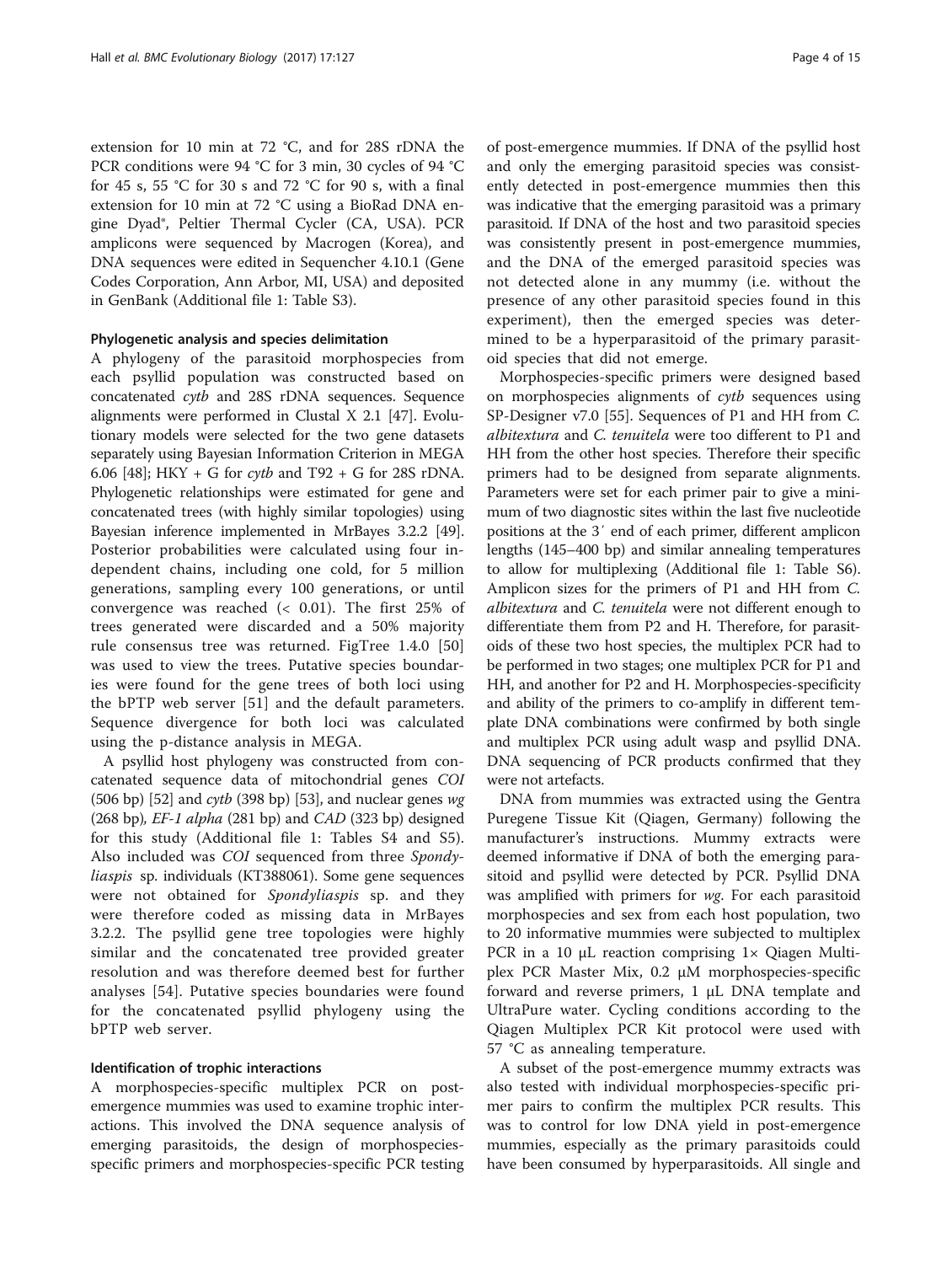multiplex PCR reactions included a negative control, without a DNA template, and a positive control, containing an equal mix of all parasitoid species and psyllid DNA.

### Cophylogenetic analysis

Phylogenetic congruence (the degree of match between two phylogenies) may indicate parallel divergence of interacting species, and therefore can reveal patterns of speciation and diversification of species. Phylogenetic congruence was examined between all parasitoid morphospecies and their respective hosts, i.e. between 1) P1 and their psyllid hosts; 2) P2 and their psyllid hosts; 3) the hyperparasitoid, H, and its host (P2), as well as the respective psyllid hosts of P2; and 4) HH and its hosts (P1 and psyllids). Parasitoid phylogenies were constructed from the dominant genotype (GT) for each morphospecies, or GT1 if there was no dominant genotype (Additional file [1:](#page-12-0) Table S3). Both host and parasitoid phylogenies were rooted with the most distantly related species according to p-distances. As different approaches exist for cophylogenetic analyses [[56\]](#page-14-0), we employed three current methods that have recently also been successfully applied to test codivergence and host switching of bacterial endosymbionts and their psyllid hosts [\[43](#page-14-0)]: phylogenetic topology-based TreeMap 3 [\[57](#page-14-0)], and the two phylogenetic distance-based methods, ParaFit [\[58](#page-14-0)] and Hommola's cospeciation test (hereafter HCT) [\[59\]](#page-14-0). Briefly, TreeMap 3 was used to reconstruct tanglegrams and to assess congruence between host and parasitoid phylogenies. Statistical significance was evaluated by mapping 1000 random parasitoid trees onto the host tree to estimate whether the number of codivergence events was due to chance alone. ParaFit and HCT were implemented in R 3.2.2 [\[60](#page-14-0)] using the ape 3.3 package [[61\]](#page-14-0). Both of these methods were assessed from patristic distance matrices for the host and parasitoid phylogenies, as well as an association matrix of the host – parasitoid links. The observed correlation between matrices was compared to a null distribution of matrix correlations created through 10,000 permutations.

## Results

## Collection and molecular identification of parasitoid morphospecies

A total of 1023 parasitoid wasps emerged from mummies in gelatine capsules or were collected from zip-lock bags containing nymphs of eight species of Cardiaspina and Spondyliaspis (Table [1\)](#page-5-0). Eight distinct parasitoid morphotypes (with separate female and male morphotypes) belonging to five morphospecies (female and male morphotypes were paired into morphospecies, while for some morphospecies only females were collected) were identified across all psyllid populations. According to existing identification keys and previous extensive population surveys of GB Cardiaspina sp. [[35](#page-13-0)], three morphospecies (P1, P2 and HH) belonged to *Psyllaephagus* and the other (H) was Coccidoctonus psyllae Riek (Hymenoptera: Encyrtidae). Apart from these four major morphospecies, one additional rare species was found, as females only, from the C. tenuitela and Spondyliaspis sp. populations. The closest 28S rDNA BLAST match for this species was Euryischia sp. (Hymenoptera: Aphelinidae).

The number of wasp individuals sampled varied between five from C. vittaformis to 456 from GB Cardiaspina sp. populations. P1 was the dominant morphospecies in five of the eight Cardiaspina populations, and was present in every *Cardiaspina* population (Table [1\)](#page-5-0). P2 and H were found in six Cardiaspina populations, including in a few Cardiaspina populations where they were dominant or common. HH was less abundant, but still present in six Cardiaspina populations.

DNA sequences were obtained for *cytb* (344 bp) and 28S rDNA (509 bp) of all parasitoid morphospecies from each host population (Additional file [1](#page-12-0): Table S3), with a few exceptions: only a single P1 individual was obtained from the C. fiscella population and it failed to yield readable sequences; adult specimens of P2 from the *C. tenui*tela and P1 from the Spondyliaspis sp. populations were not obtained for DNA characterisation, but were detected by PCR in mummies; and the aphelinid only amplified for 28S rDNA from the Spondyliaspis sp. host while attempts to amplify cytb were unsuccessful. Within the concatenated cytb and 28S rDNA phylogeny, the morphospecies of HH, H and P2 all constituted monophyletic clades, while P1 was divided into two paraphyletic clades (Fig. [1\)](#page-5-0).

For cytb, P1 from C. albitextura, C. densitexta, C. tenuitela and C. vittaformis were  $\leq 2.6\%$  diverged and were deemed to be a single species according to bPTP (Table [2,](#page-6-0) Fig. [1](#page-5-0)). P1 from C. maniformis and GB Cardiaspina sp. were highly diverged (13.1%) from each other and from P1 of the other host species (17.2–18.6%), and were, according to bPTP, separate species. P2 from C. albitextura, C. densitexta and GB Cardiaspina sp. were 0.3% diverged from each other and possibly a single species. P2 from C. fiscella, C. maniformis and Spondyliaspis sp. were more diverged from each other and from the other P2 (8.4–16.3%), and potentially represented three additional P2 species. HH from C. albitextura and C. tenuitela were <1% diverged from each other, but >15% diverged from HH of C. fiscella, C. maniformis, GB Cardiaspina sp. and Spondyliaspis sp., which were ≤4.7% diverged from each other; therefore, HH potentially formed two species. At <5% divergence between all populations, H, according to bPTP, constituted a single species. There was very little divergence between haplotypes within all morphospecies collected from the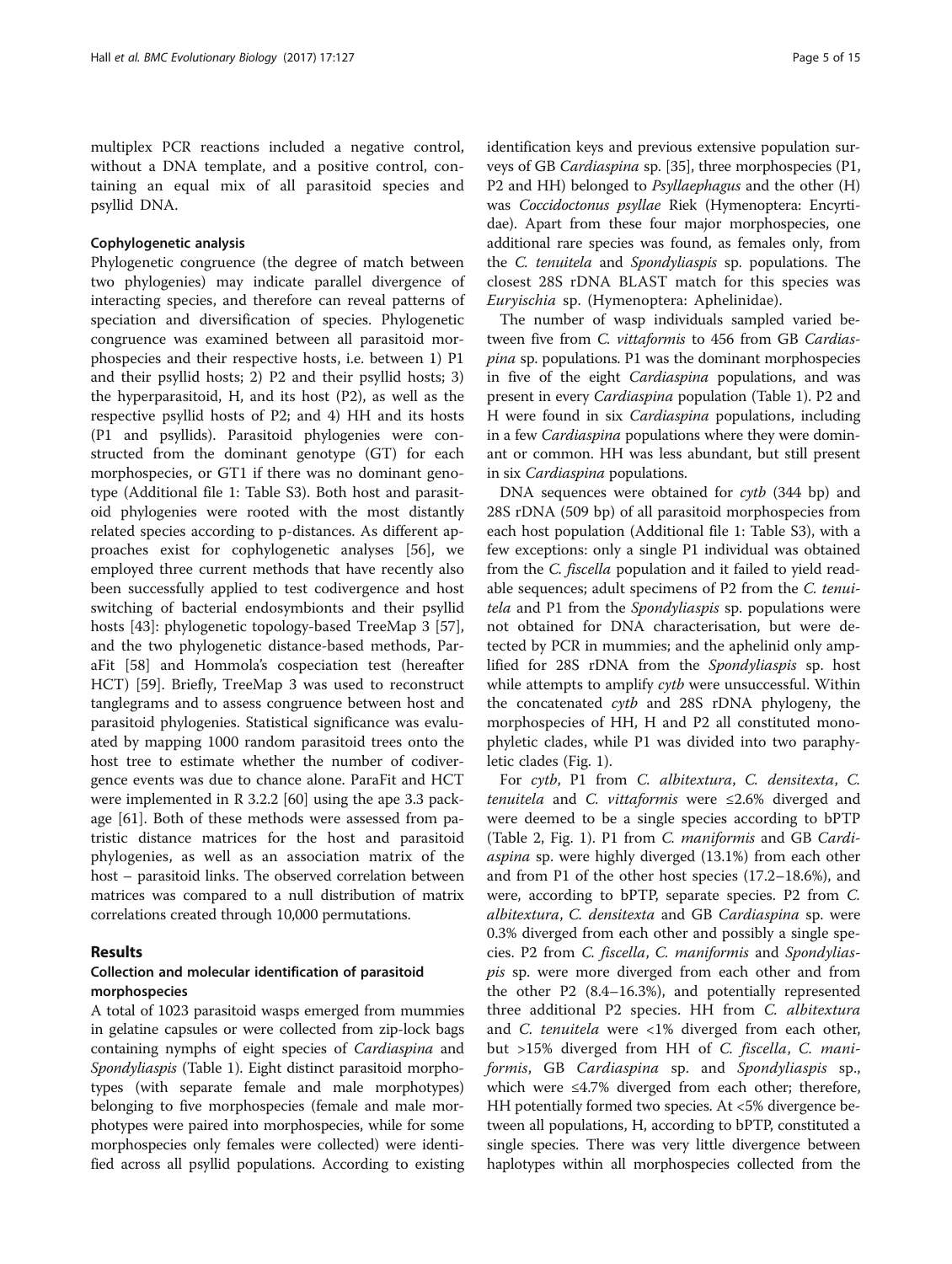| Host               | P1 (Psyllaephagus sp.)<br>female | P2 (Psyllaephagus sp.) |              | H (Coccidoctonus psyllae) |        | HH (Psyllaephagus sp.) |              | Unknown species<br>(Aphelinidae) | Total |
|--------------------|----------------------------------|------------------------|--------------|---------------------------|--------|------------------------|--------------|----------------------------------|-------|
|                    |                                  | male                   | female       | male                      | female | male                   | female       | female                           |       |
| C. albitextura     | 67                               |                        | 10           | 17                        | 50     | $\mathbf 0$            | 10           |                                  | 156   |
| C. densitexta      | 75                               |                        | 3            | 2                         | 2      | $\mathbf 0$            | $\mathbf{0}$ |                                  | 84    |
| C. fiscella        |                                  |                        | 2            | 59                        | 60     | $\overline{4}$         | 9            |                                  | 137   |
| C. maniformis      | 12                               | 29                     | 21           | 0                         | 0      | 6                      | 10           |                                  | 78    |
| C. tenuitela       | 53                               | $\Omega$               | $\mathbf{0}$ | 6                         | 14     | $\mathbf 0$            | 8            |                                  | 82    |
| C. vittaformis     | 5                                |                        | $\mathbf{0}$ | $\Omega$                  | 0      | $\mathbf{0}$           | $\mathbf{0}$ |                                  |       |
| GB Cardiaspina sp. | 301                              | 57                     | 27           | 26                        | 26     | 10                     | 9            |                                  | 456   |
| Spondyliaspis sp.  | $\mathbf{0}$                     | 4                      | 9            | 3                         | 0      |                        | 5            |                                  | 25    |
| Total              | 514                              | 96                     | 72           | 113                       | 152    | 22                     | 51           |                                  | 1023  |

<span id="page-5-0"></span>Table 1 Number of parasitoid wasps emerged from mummies isolated in individual gelatine capsules or from nymphs in zip-lock bags, separated by morphotype, sex and host species

same host population, indicating an absence of cryptic species within host populations.

28S rDNA sequence divergence patterns were similar to cytb yet smaller; P2, in particular, displayed very little divergence between host populations ( $\leq$  2.3%) (Additional file [1:](#page-12-0) Table S7). Putative species delimitation of 28S rDNA was the same as for cytb except that P2 was suggested to be a single species, although with low

support (0.57) (Additional file [1:](#page-12-0) Table S8). Furthermore, the support was generally higher for cytb species groupings than for 28S rDNA.

The psyllid phylogeny separated the seven Cardiaspina species according to the described species, although C. densitexta, C. tenuitela and GB Cardiaspina sp. formed one clade that was indicated to constitute a single species by bPTP analysis (Fig. [2\)](#page-7-0).



Fig. 1 Majority consensus phylogeny of parasitoid species associated with seven Cardiaspina spp. and one Spondyliaspis sp. host populations. The phylogeny was constructed based on mitochondrial cytb (344 bp) and nuclear 28S rDNA (509 bp) using Bayesian inference. The genotype (GT) number, host species name and abbreviation of parasitoid morphospecies are included as tip labels. Abbreviations for parasitoid morphospecies are defined by their trophic roles, i.e. P1 and P2 (primary parasitoids), H (hyperparasitoid) and HH (heteronomous hyperparasitoid). P1, P2 and HH are Psyllaephagus species. The phylogeny was rooted with the H clade (Coccidoctonus psyllae). Bayesian posterior support values are provided at the nodes, and the scale bar represents the number of substitutions per site. Frames enclose bPTP putative species according to cytb, and the posterior delimitation probabilities are provided outside of the frames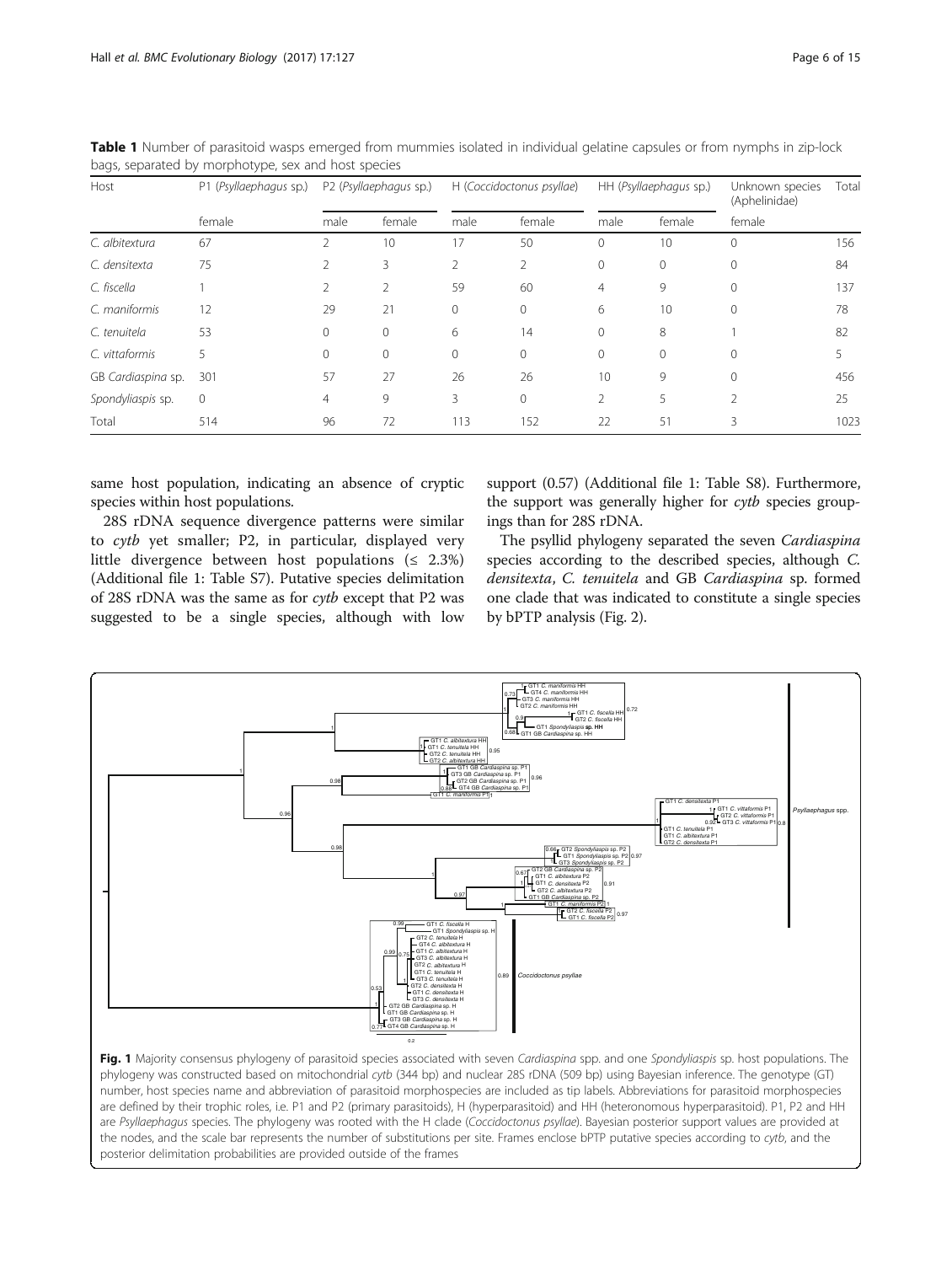<span id="page-6-0"></span>

| <b>Table 2</b> Maximum cytb (344 bp) sequence divergence (%) |
|--------------------------------------------------------------|
| comparisons of parasitoid morphospecies (P1, P2, H and HH)   |
| between populations of psyllid hosts                         |

| Comparison                              | P1                       | P <sub>2</sub>           | Н                        | HH.                      |
|-----------------------------------------|--------------------------|--------------------------|--------------------------|--------------------------|
| C. albitextura - C. albitextura         | 0                        | 0.3                      | 0.9                      | 0.9                      |
| C. albitextura - C. densitexta          | 0.3                      | 0.3                      | 1.2                      |                          |
| C. albitextura - C. fiscella            |                          | 10.5                     | 2.3                      | 17.2                     |
| C. albitextura - C. maniformis          | 17.4                     | 11.6                     | $\overline{\phantom{0}}$ | 15.1                     |
| C. albitextura - C. tenuitela           | 0                        | $\overline{\phantom{0}}$ | 0.6                      | 0.9                      |
| C. albitextura - C. vittaformis         | 2.3                      | $\overline{\phantom{0}}$ | $\equiv$                 | ÷,                       |
| C. albitextura - GB Cardiaspina sp.     | 17.2                     | 0.3                      | 3.8                      | 15.4                     |
| C. albitextura - Spondyliaspis sp.      | $\overline{\phantom{0}}$ | 14.8                     | 3.5                      | 16.9                     |
| C. densitexta - C. densitexta           | 0.3                      | 0                        | 0.6                      |                          |
| C. densitexta - C. fiscella             |                          | 10.5                     | 1.7                      |                          |
| C. densitexta - C. maniformis           | 17.4                     | 11.6                     | $\overline{\phantom{0}}$ |                          |
| C. densitexta - C. tenuitela            | 0.3                      | $\overline{a}$           | 0.9                      |                          |
| C. densitexta - C. vittaformis          | 2.6                      | $\overline{\phantom{0}}$ | $\equiv$                 |                          |
| C. densitexta - GB Cardiaspina sp.      | 17.2                     | 0.3                      | 3.2                      |                          |
| C. densitexta - Spondyliaspis sp.       | -                        | 14.8                     | 3.5                      | -                        |
| C. fiscella - C. fiscella               |                          | 0.6                      | 0                        | 0.6                      |
| C. fiscella - C. maniformis             |                          | 8.4                      | $\overline{a}$           | 4.7                      |
| C. fiscella - C. tenuitela              |                          | $\overline{\phantom{0}}$ | 2                        | 17.4                     |
| C. fiscella - C. vittaformis            |                          | $\overline{\phantom{0}}$ | $\equiv$                 | $\overline{\phantom{0}}$ |
| C. fiscella - GB Cardiaspina sp.        |                          | 10.5                     | 2                        | 2.9                      |
| C. fiscella - Spondyliaspis sp.         |                          | 14.8                     | 2.9                      | 3.2                      |
| C. maniformis - C. maniformis           | 0                        | 0                        | $\overline{\phantom{0}}$ | 0.6                      |
| C. maniformis - C. tenuitela            | 17.4                     | $\qquad \qquad -$        | -                        | 15.7                     |
| C. maniformis - C. vittaformis          | 18.6                     | $\equiv$                 | $\overline{\phantom{0}}$ | $\qquad \qquad -$        |
| C. maniformis - GB Cardiaspina sp.      | 13.1                     | 11.6                     | $\equiv$                 | 1.7                      |
| C. maniformis - Spondyliaspis sp.       | $\overline{\phantom{0}}$ | 16.3                     | $\overline{\phantom{0}}$ | 3.2                      |
| C. tenuitela - C. tenuitela             | 0                        | $\overline{\phantom{0}}$ | 0.6                      | 0.3                      |
| C. tenuitela - C. vittaformis           | 2.3                      | $\overline{\phantom{0}}$ | $\overline{\phantom{0}}$ | ÷                        |
| C. tenuitela - GB Cardiaspina sp.       | 17.2                     |                          | 3.5                      | 15.7                     |
| C. tenuitela - Spondyliaspis sp.        | $\overline{\phantom{0}}$ |                          | 3.2                      | 17.2                     |
| C. vittaformis - C. vittaformis         | 0.6                      | $\overline{\phantom{0}}$ | -                        |                          |
| C. vittaformis - GB Cardiaspina sp.     | 18.6                     | $\equiv$                 | $\equiv$                 |                          |
| C. vittaformis - Spondyliaspis sp.      | -                        |                          | -                        |                          |
| GB Cardiaspina sp. - GB Cardiaspina sp. | 0.9                      | 0.3                      | 0.9                      | 0                        |
| GB Cardiaspina sp. - Spondyliaspis sp.  |                          | 14.8                     | 4.9                      | 2                        |
| Spondyliaspis sp. - Spondyliaspis sp.   |                          | 0.6                      | 0                        | 0                        |

## Morphological characteristics and trophic interactions of parasitoids

Four morphospecies emerged from the mummies in gelatine capsules. H (Co. psyllae) was distinct from the other morphotypes (Psyllaephagus spp.) in the more setose male antennae, longer female ovipositor and lack of metallic green colour. P1 had a metallic green thorax and head, while P2 had a metallic green abdomen, which also differed in shape from P1. For P1 only females were found while the other morphospecies had both females and males, with species characteristic antennae in males. HH females were indistinguishable from P1 females but had a distinct genotype that matched the distinctive HH males; they also emerged from opaque mummies, whereas P1 emerged from translucent mummies.

The morphospecies-specific PCR on post-emergence mummies demonstrated that the function of the major parasitoid morphospecies was highly conserved across host systems (Table [3\)](#page-8-0). Two of the four major morphospecies were primary parasitoids (P1 and P2), one was a hyperparasitoid (H) that attacked P2, and another was a heteronomous hyperparasitoid (HH) that used psyllids as host for female wasps and P1 as host for male wasps. It was not possible to establish the trophic level of the aphelinid species due to the low sample number. Besides emerged adult wasps from mummies (Table [1](#page-5-0)), we also found the DNA of P2 in H-hyperparasitised mummies in the C. tenuitela population, and the DNA of P1 in hyperparasitised mummies from which male HH emerged in the Spondyliaspis sp. population, indicating that these morphospecies were present in these host systems although we did not collect any emerging adult specimens from these host populations. No larval competition between the two primary parasitoid species was detected, because DNA of both P1 and P2 was never detected within the same mummy.

Overall, DNA detection success rate was very high, except for P1 which had a low detection success rate (Table [3](#page-8-0)). If the hyperparasitoid and psyllid host DNA were successfully detected in hyperparasitised mummies, then the primary parasitoid was also detected on every occasion.

## Cophylogenetic analysis

Phylogenetic congruence between psyllid hosts and P1 was not supported. TreeMap mapped the parasitoid phylogeny onto the host phylogeny and reconciled their evolutionary history through four possible types of evolutionary events: codivergence in host and parasitoid; duplication (divergence in parasitoid but not in host); lineage sorting/loss (divergence in host but not in parasitoid, or loss of parasitoid); host switching. TreeMap found five optimal solutions with a maximum of 6 codivergence events, 1–4 duplications, 0–10 lineage sorting/ losses and 0–4 host switches by mapping P1 onto their psyllid hosts (Fig. [3\)](#page-9-0). A statistical test could not be performed due to the P1 phylogeny not being fully resolved. The distance-based analyses found no congruence between the host and P1 phylogenies (ParaFitGlobal =  $0.046$ ,  $P = 0.101$ , ParaFit;  $P = 0.196$ , HCT).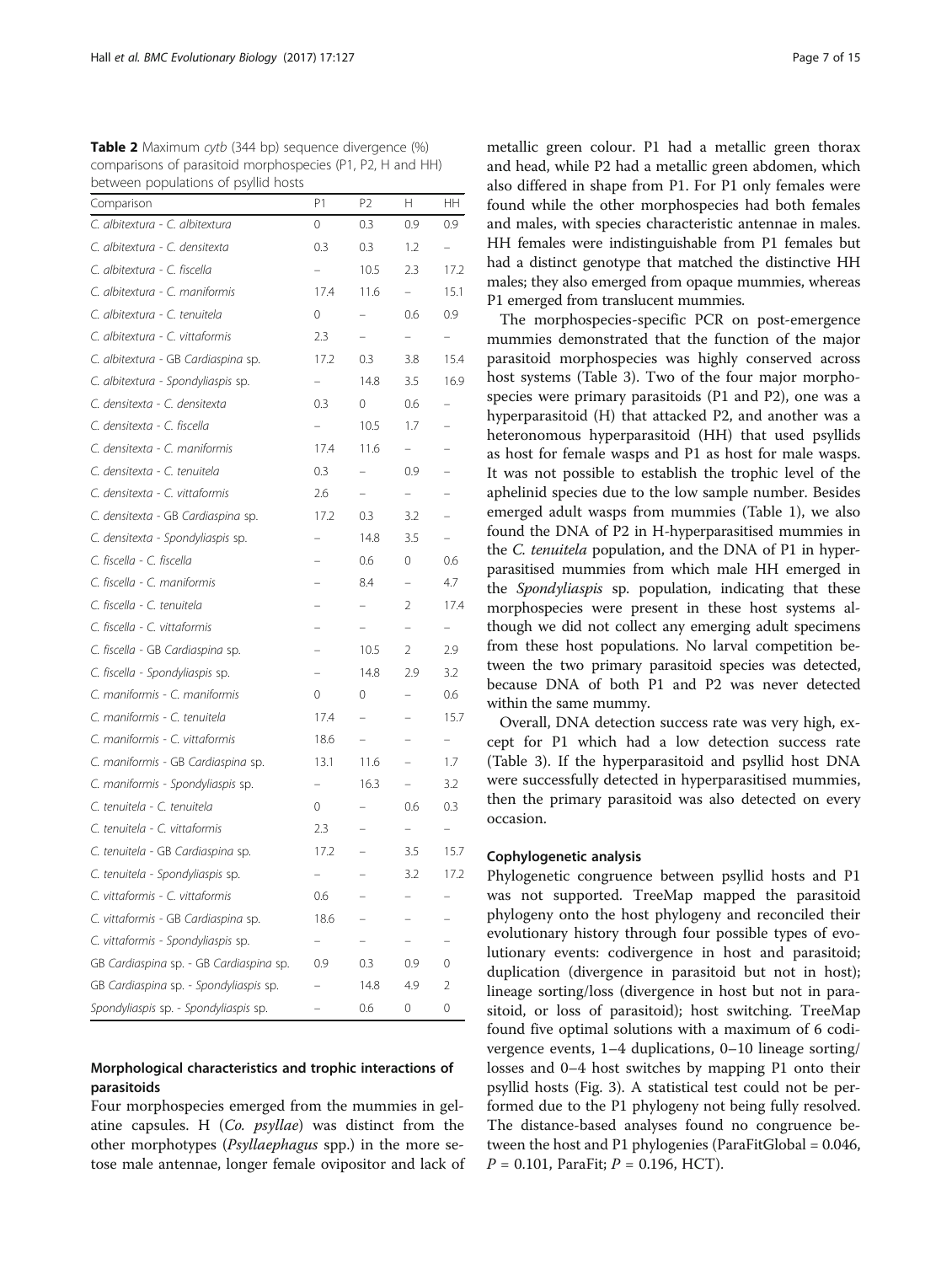<span id="page-7-0"></span>

TreeMap did not find phylogenetic congruence for psyllid hosts and P2 ( $P = 0.73$ ) based on just one optimal solution, with 6 codivergence events, 4 duplications, 6 lineage sorting/losses and 0 host switches (Fig. [4\)](#page-9-0). However, both ParaFit (ParaFitGlobal =  $0.004$ ,  $P = 0.005$ ) and HCT ( $P = 0.035$ ) supported phylogenetic congruence between psyllid hosts and P2.

Phylogenetic congruence was supported between P2 and H based on ParaFit (ParaFitGlobal <0.001,  $P = 0.043$ ), HCT ( $P = 0.016$ ) and TreeMap ( $P = 0.01$ ), which found just one optimal solution, 8 codivergence events and no other types of event (Fig. [5a](#page-10-0)). Furthermore the psyllids were also congruent with the phylogeny of H according to ParaFit (ParaFitGlobal <0.001,  $P = 0.02$ ) and HCT  $(P = 0.015)$ . However, TreeMap did not support phylogenetic congruence ( $P = 0.755$ ), and found two solutions with a maximum of 6 codivergence events, 3–4 duplications, 7 lineage sorting/losses and 0–1 host switches (Fig. [5b](#page-10-0)).

Phylogenetic congruence between P1 and HH was supported by ParaFit (ParaFitGlobal <0.001,  $P = 0.043$ ), and HCT  $(P = 0.084)$  and TreeMap  $(P = 0.07)$  were nearly significant. TreeMap found just one optimal solution with 6 codivergence events and no other events (Fig. [6a\)](#page-10-0). The other hosts of HH, the psyllids, were not phylogenetically congruent with HH; ParaFit (ParaFit-Global = 0.004,  $P = 0.205$ ), HCT ( $P = 0.458$ ) and TreeMap  $(P = 0.116)$ , which found seven solutions with a maximum

of 8 codivergence events, 2–4 duplications, 1–4 lineage sorting/losses and 0–5 host switches (Fig. [6b\)](#page-10-0).

## **Discussion**

Our study revealed high genetic diversity in parasitoid communities associated with populations of eight psyllid species feeding on *Eucalyptus* trees. The populations comprised six recognised and phylogenetically diverse species of the psyllid genus Cardiaspina, as well as GB Cardiaspina sp. and one Spondyliaspis sp., and included significant defoliators of *Eucalyptus* in Australia and overseas. The sampled psyllid species are specific to one or few Eucalyptus species, and were sampled from either sympatric or geographically distant populations (maximum distance was close to 1400 km between Sydney and Adelaide). From our sampling we obtained four common parasitoid morphospecies with highly conserved trophic roles; two Psyllaephagus primary parasitoid morphospecies, one Psyllaephagus heteronomous hyperparasitoid morphospecies, and one obligate hyperparasitoid species, Co. psyllae. All three Psyllaephagus morphospecies contained cryptic genetic diversity that could represent up to nine cryptic species. Diversification was characterised by functional conservation of morphospecies (i.e. they were either primary parasitoid, hyperparasitoid or heteronomous hyperparasitoid across all host species), host specificity (to just one or few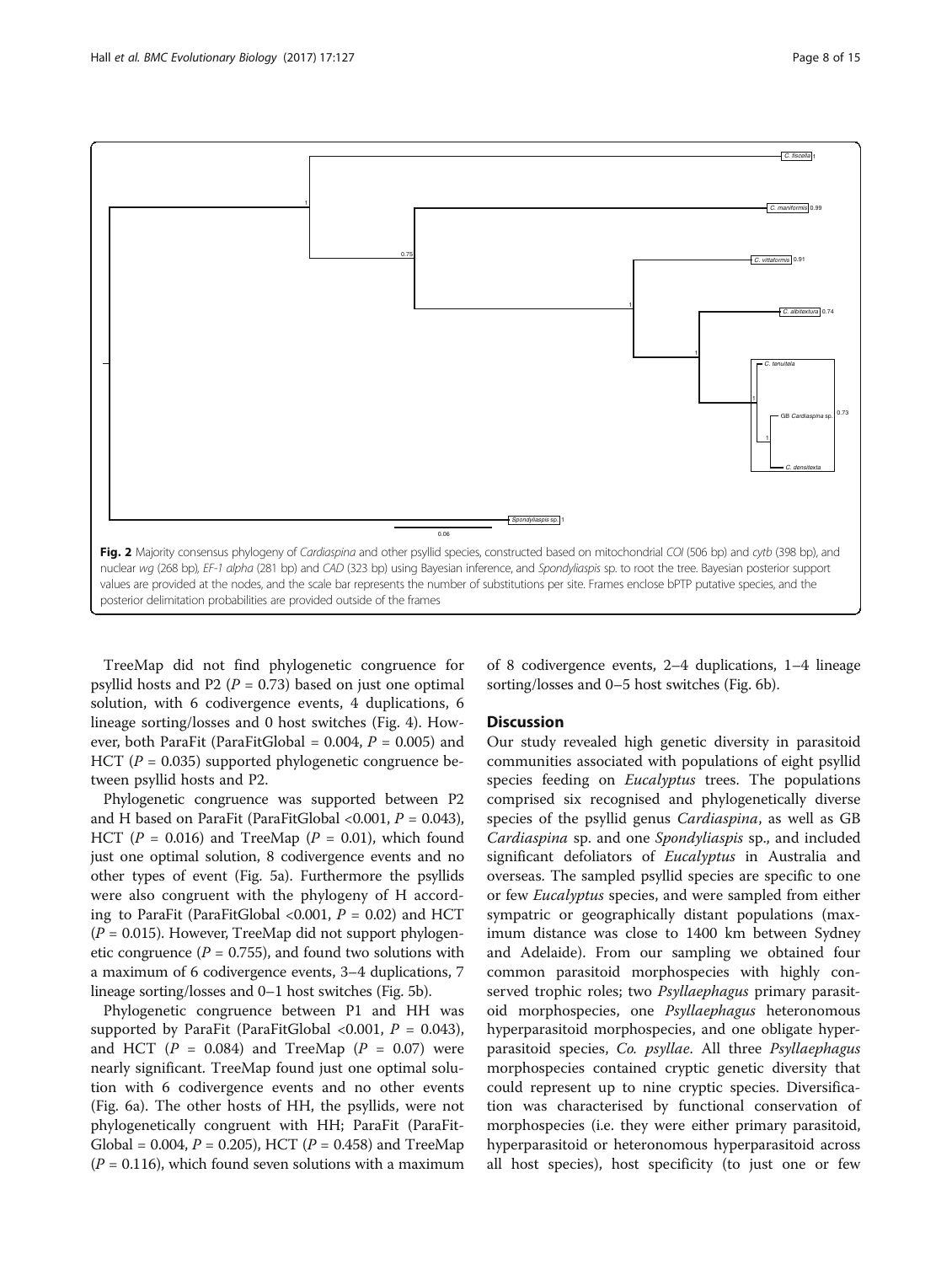| Host<br>species    | the contract of the con-<br>Emerged<br>parasitoid species | Emerged<br>species DNA   | Psyllid<br><b>DNA</b>    | $\tilde{\phantom{a}}$<br>Other<br>species DNA | Informative<br>mummies | $\sim$<br>$\mathbf{r}$<br>Uninformative<br>mummies | Detection<br>success (%) |
|--------------------|-----------------------------------------------------------|--------------------------|--------------------------|-----------------------------------------------|------------------------|----------------------------------------------------|--------------------------|
| C. albitextura     | P1                                                        | Yes                      | Yes                      | No                                            | 20                     | 40                                                 | 33                       |
|                    | P2 female                                                 | Yes                      | Yes                      | No                                            | 7                      | 3                                                  | 70                       |
|                    | P2 male                                                   | Yes                      | Yes                      | <b>No</b>                                     | $\overline{2}$         | $\circ$                                            | 100                      |
|                    | H female                                                  | Yes                      | Yes                      | P <sub>2</sub>                                | 20                     | 5                                                  | 80                       |
|                    | H male                                                    | Yes                      | Yes                      | P <sub>2</sub>                                | 15                     | $\overline{2}$                                     | 88                       |
|                    | HH female                                                 | Yes                      | Yes                      | No                                            | 5                      | 5                                                  | 50                       |
|                    | HH male                                                   | $\overline{\phantom{a}}$ | $\overline{\phantom{a}}$ | $\overline{\phantom{a}}$                      |                        |                                                    | -                        |
| C. fiscella        | P1                                                        | Yes                      | Yes                      | No                                            | $\mathsf{O}\xspace$    | 1                                                  | $\circ$                  |
|                    | P2 female                                                 | Yes                      | Yes                      | No                                            | $\overline{2}$         | 0                                                  | 100                      |
|                    | P2 male                                                   | Yes                      | Yes                      | No                                            | $\overline{2}$         | $\circ$                                            | 100                      |
|                    | H female                                                  | Yes                      | Yes                      | P <sub>2</sub>                                | 20                     | 7                                                  | 74                       |
|                    | H male                                                    | Yes                      | Yes                      | P <sub>2</sub>                                | 20                     | 6                                                  | 77                       |
|                    | HH female                                                 | Yes                      | Yes                      | No                                            | 8                      | 1                                                  | 89                       |
|                    | HH male                                                   | Yes                      | Yes                      | P1                                            | $\overline{4}$         | $\circ$                                            | 100                      |
| C. maniformis      | P1                                                        | Yes                      | Yes                      | No                                            | $\overline{2}$         | 10                                                 | 17                       |
|                    | P2 female                                                 | Yes                      | Yes                      | P <sub>2</sub>                                | 17                     | $\overline{4}$                                     | 81                       |
|                    | P2 male                                                   | Yes                      | Yes                      | P <sub>2</sub>                                | 20                     | 3                                                  | 87                       |
|                    | H female                                                  |                          |                          |                                               |                        |                                                    |                          |
|                    | H male                                                    |                          |                          | $\overline{\phantom{0}}$                      |                        |                                                    |                          |
|                    | HH female                                                 | Yes                      | Yes                      | No                                            | 8                      | 2                                                  | 80                       |
|                    | HH male                                                   | Yes                      | Yes                      | P1                                            | 4                      | $\overline{2}$                                     | 67                       |
| C. tenuitela       | P1                                                        | Yes                      | Yes                      | No                                            | 8                      | 45                                                 | 15                       |
|                    | P2 female                                                 |                          |                          | $\overline{\phantom{0}}$                      |                        |                                                    |                          |
|                    | P2 male                                                   |                          |                          | $\overline{\phantom{0}}$                      |                        | L.                                                 |                          |
|                    | H female                                                  | Yes                      | Yes                      | P <sub>2</sub>                                | 14                     | $\circ$                                            | 100                      |
|                    | H male                                                    | Yes                      | Yes                      | P <sub>2</sub>                                | 4                      | 2                                                  | 67                       |
|                    | HH female                                                 | Yes                      | Yes                      | No                                            | 5                      | 3                                                  | 63                       |
|                    | HH male                                                   | $\overline{\phantom{0}}$ | $\overline{\phantom{0}}$ | $\overline{\phantom{0}}$                      |                        |                                                    | $\overline{\phantom{0}}$ |
| GB Cardiaspina sp. | P1                                                        | Yes                      | Yes                      | No                                            | 20                     | 162                                                | 11                       |
|                    | P2 female                                                 | Yes                      | Yes                      | No                                            | 20                     | 5                                                  | 80                       |
|                    | P2 male                                                   | Yes                      | Yes                      | No                                            | 20                     | 4                                                  | 83                       |
|                    | $H$ female                                                | Yes                      | Yes                      | $\mathsf{P}2$                                 | $20\,$                 | 6                                                  | $77\,$                   |
|                    | H male                                                    | Yes                      | Yes                      | P <sub>2</sub>                                | 20                     | 6                                                  | 77                       |
|                    | HH female                                                 | Yes                      | Yes                      | No                                            | 8                      | 1                                                  | 89                       |
|                    | HH male                                                   | Yes                      | Yes                      | P1                                            | 3                      | 7                                                  | $30\,$                   |
| Spondyliaspis sp.  | P1                                                        | $\overline{\phantom{0}}$ | $\overline{\phantom{0}}$ | $\overline{\phantom{0}}$                      |                        |                                                    | $\qquad \qquad -$        |
|                    | P2 female                                                 | Yes                      | Yes                      | No                                            | 3                      | 6                                                  | 33                       |
|                    | P2 male                                                   | Yes                      | Yes                      | $\rm No$                                      | 4                      | 0                                                  | 100                      |
|                    | H female                                                  | $\overline{\phantom{0}}$ | $\overline{\phantom{a}}$ | $\overline{\phantom{0}}$                      |                        |                                                    | $\overline{\phantom{a}}$ |
|                    | H male                                                    | Yes                      | Yes                      | P <sub>2</sub>                                | 2                      | 1                                                  | 67                       |
|                    | HH female                                                 | Yes                      | Yes                      | $\rm No$                                      | 4                      | 1                                                  | $80\,$                   |
|                    | HH male                                                   | Yes                      | Yes                      | P1                                            | $\overline{2}$         | $\mathbb O$                                        | 100                      |

<span id="page-8-0"></span>

|  | Table 3 Results of morphospecies-specific multiplex PCR screening of post-emergence Cardiaspina and Spondyliaspis mummies |  |  |  |
|--|---------------------------------------------------------------------------------------------------------------------------|--|--|--|
|--|---------------------------------------------------------------------------------------------------------------------------|--|--|--|

Uninformative mummies were PCR negative for either the psyllid host or the emerging parasitoid. For P1, only a female morphotype was found across all host species. Similarly for HH of C. *albitextura* and C. tenuitela, only a female morphotype was found. It was therefore concluded that P1 for all host<br>species and HH from C. albitextura and C. tenuitela were thelytok species and HH from C. *albitextura* and C. tenuitela were thelytokous. HH from C. *albitextura* and C. tenuitela is likely a cryptic species that is distinct<br>from other HH morphospecies from other HH morphospecies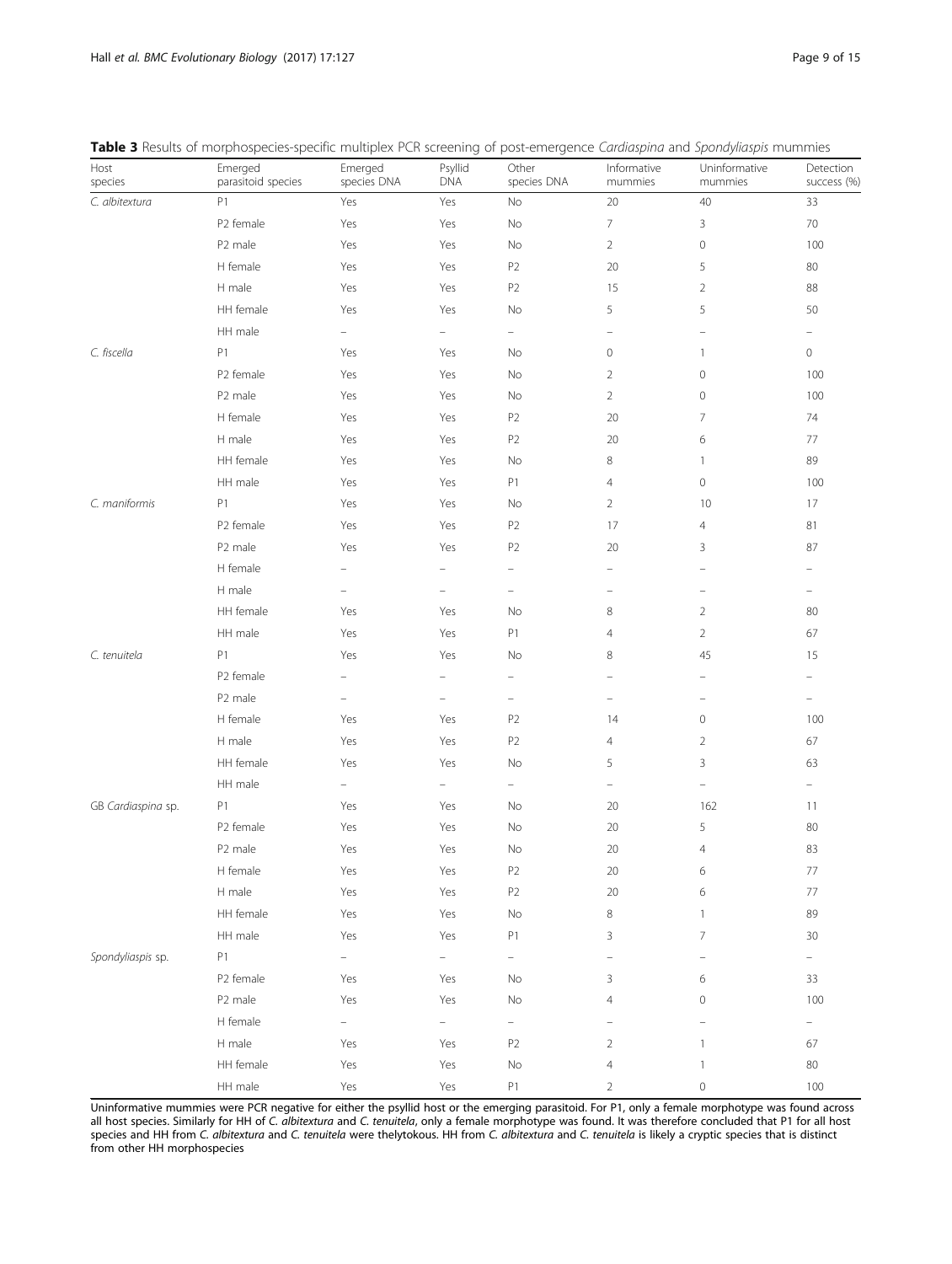

<span id="page-9-0"></span>

Cardiaspina species) and ecological niche specificity driven by geographical differentiation and Eucalyptus host tree distribution. These results suggest that even at a low host taxonomic scale, within a host psyllid genus specialised to *Eucalyptus* and diversified across *Eucalyp*tus species, koinobiont endoparasitoids are highly restricted by their intimate relationships with their host species so that there may be little prospect of finding generalist species. This supports the view that host specialisation is a major factor in parasitoid speciation [[3](#page-13-0)–[6\]](#page-13-0), and is also an important conclusion with respect to development of biological control programs for invasive species. Furthermore, by using our DNA-based profiling approach for host-parasitoid interactions we have discovered that one of the Psyllaephagus morphospecies is a heteronomous hyperparasitoid. Until now, heteronomous life histories (i.e. male and female individuals of a parasitoid species use a different host species) have only been described for species in another hymenopteran family (Aphelinidae) and one strepsipteran family (Myrmecolacidae) [[62\]](#page-14-0).

## Parasitoid morphospecies and trophic roles

The populations of eight psyllid species sampled across south eastern Australia represented one Spondyliaspis

sp., six described Cardiaspina spp. and GB Cardiaspina sp. that has not been assigned to any known species due to its new host tree association [[35\]](#page-13-0). However, DNA characterisation suggested that GB Cardiaspina sp., C. densitexta and C. tenuitela are either a single species or a complex of closely related sibling species [[43\]](#page-14-0). The four major parasitoid morphospecies, consisting of three Psyllaephagus morphospecies and Co. psyllae, were present and abundant in most psyllid populations, including one Psyllaephagus morphospecies (P1) that was present in all psyllid populations.

The morphospecies-specific PCR approach on postemergence mummies revealed highly conserved trophic roles for each morphospecies. Across all the five Cardiaspina and one Spondyliaspis species that we tested with our diagnostic method on post-emergence mummies, two primary parasitoid species, P1 and P2, one hyperparasitoid, H, and one heteronomous hyperparasitoid, HH, were detected.

With the exception of P1, detection of parasitoid DNA in mummies was high  $($  > 60%). The poor detection success of P1 may be due to its apparent lack of a pupal sheath in the mummy [\[63](#page-14-0)], as also seen by the translucent appearance of mummies. Furthermore, in cases of hyperparasitism, DNA of the primary parasitoid host

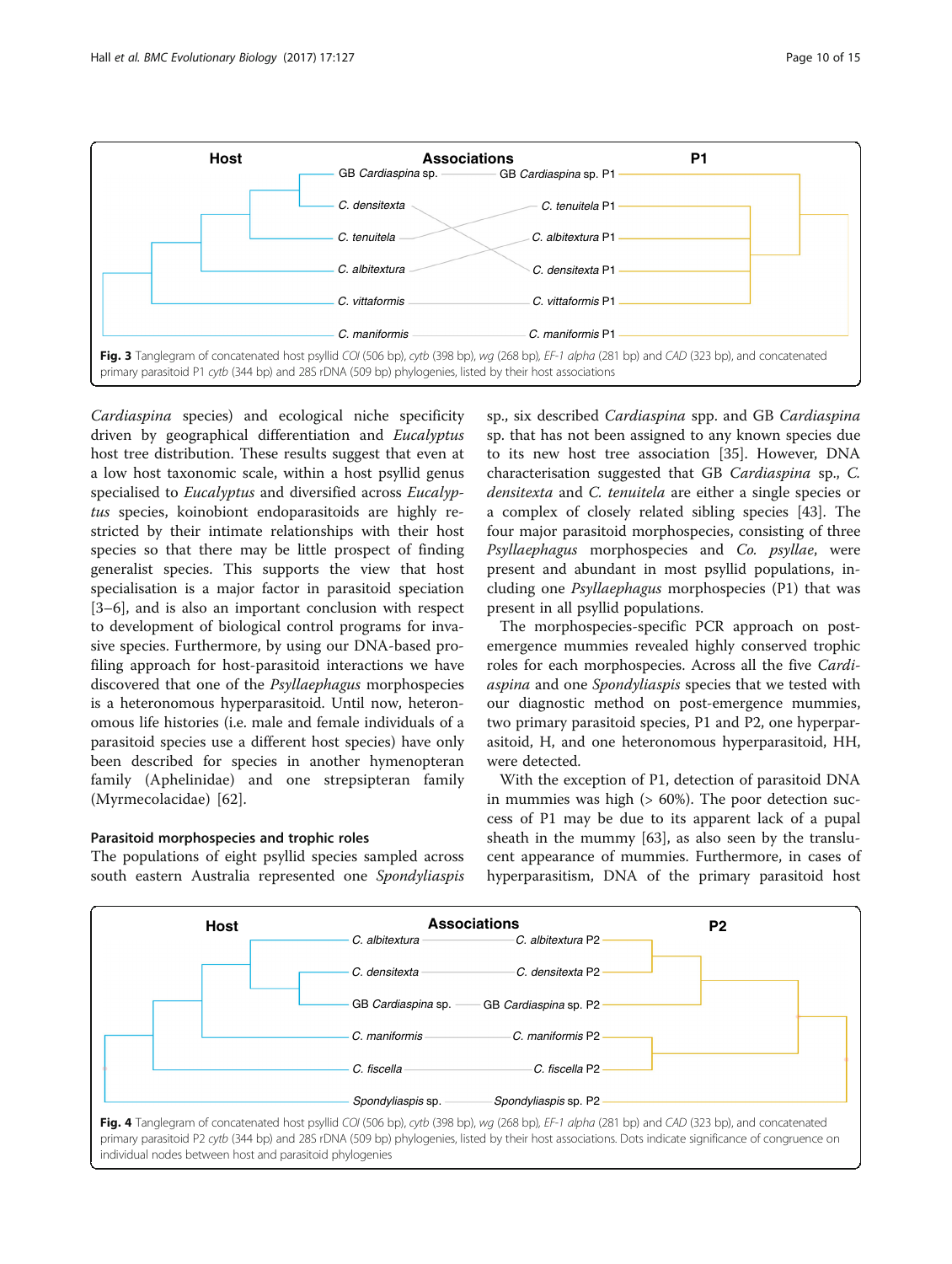<span id="page-10-0"></span>

was always detected. We have demonstrated that our approach is very powerful for untangling host – endoparasitoid food webs, including in situations where there is no prior knowledge of any of the species involved. This confirmed theoretical predictions made in a previous study that used molecular diagnostics to detect DNA of a known parasitoid and a known hyperparasitoid species in post-emergence mummies of two aphid

species [[64\]](#page-14-0). Furthermore, our approach revealed heteronomous hyperparasitism for only the third time in insects; it has previously been detected in the hymenopteran family Aphelinidae and the strepsipteran family Myrmecolacidae [[62\]](#page-14-0). Therefore this life history strategy may be more common than previously anticipated, but not readily detected due to the cryptic biology of many parasitoid species.



phylogenies, and (b) concatenated host psyllid COI (506 bp), cytb (398 bp), wg (268 bp), EF-1 alpha (281 bp) and CAD (323 bp) and concatenated heteronomous hyperparasitoid HH cytb (344 bp) and 28S rDNA (509 bp) phylogenies, listed by their host associations. Dots indicate significance of congruence (darker shade represents higher significance) on individual nodes between host and parasitoid phylogenies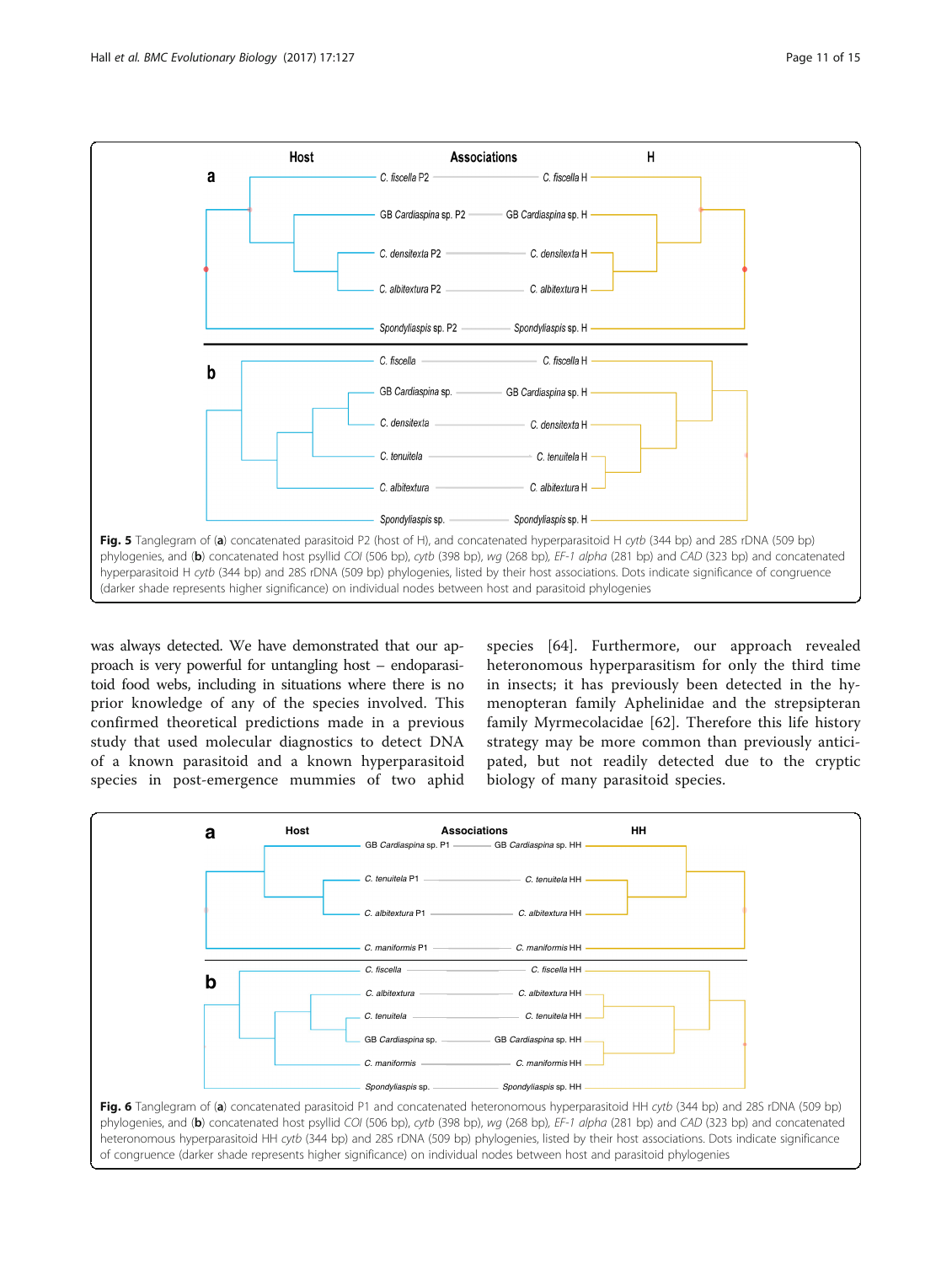However, there are also limitations to our multiplex PCR approach; it cannot detect self- or conspecific superparasitisation where the same female, or a female of the same species, parasitises a host that is already parasitised. The design of target-specific primers will be difficult in systems with little genetic divergence between target species.

Our study is so far the best effort to characterise the genetic diversity and interactions within parasitoid communities of psyllids, and of Cardiaspina spp. specifically; P1 was confirmed to be present in populations of all eight host species, and it was the most abundant morphospecies in five. The genus Psyllaephagus is known for its marked sexual dimorphism [[28\]](#page-13-0). P1, however, appeared to have only a female morphotype, thus we concluded that this morphospecies is probably thelytokous. In general, thelytoky appears to confer a fitness advantage over sexual reproduction because of the cost of producing males [[65, 66](#page-14-0)]. However, it has also been suggested that asexual organisms accumulate deleterious mutations more quickly [[67\]](#page-14-0), and this places them at a disadvantage in the coevolutionary arms race with natural enemies [[68\]](#page-14-0). P1 appeared resistant to the obligate hyperparasitoid, H, despite the co-occurrence of P1 and P2 (supporting high host specificity of H); the mechanisms behind this will require further investigation as P1 may prove to be a powerful biological control agent in host species outbreaks outside their native range (furthermore, some P1 species seem less host specific and can parasitise up to four Cardiaspina species). H appeared absent in the C. maniformis population in which P2 was abundant, therefore it is possible that P2 was able to outcompete P1 explaining the shift in this system to P2 as the dominant primary parasitoid. The dominance of H in the C. fiscella population and near complete suppression of its primary parasitoid host P1 could contribute to C. fiscella more frequently exhibiting outbreaks [[24](#page-13-0), [36](#page-13-0), [39](#page-14-0), [40](#page-14-0)].

We detected most parasitoid morphospecies even when only a single psyllid population per host species was sampled. However, not all major parasitoid morphospecies were recorded in psyllid populations for which we had a relatively low sampling effort. Irrespective of this, given that we have not detected any morphospecies that are specific to just one psyllid species, we are confident that we have sampled the key parasitoid species of the investigated hosts. Furthermore, while we only sampled one population per psyllid species, this limitation was counterbalanced by wide sampling of phylogenetically diverse representative species of this host genus across distances of about 1400 km in south eastern Australia, so that overall our study identified the major parasitoid and hyperparasitoid species in this host – parasitoid system across different regions and host species.

### Parasitoid cryptic species and diversification

Without our DNA-based profiling approach and phylogenetic characterisation, the primary parasitoids of Cardiaspina and Spondyliaspis would have appeared to consist of a few generalist morphospecies. However, genetic divergence across host populations of the three Psyllaephagus morphospecies indicated putative cryptic species: P1 could comprise three species (all of which appeared thelytokous); P2 four species, and HH two species, one from Sydney populations of C. fiscella, C. maniformis, GB Cardiaspina sp. and Spondyliaspis sp. that had both males and females, and a second from Canberra populations of C. albitextura and C. tenuitela for which only females were observed. If future research confirms that this second species is thelytokous then it may constitute a heteronomous species that lost its hyperparasitoid male phenotype due to a switch to thelytoky. In contrast to all other parasitoids, H demonstrated little divergence between populations, and appeared to be a single species. Interestingly, this supported an observation in a pollinating fig wasp – parasitoid system that species with functional roles at higher trophic levels are genetically less diverged than their host [\[69\]](#page-14-0).

Host specialisation and geographic isolation have recently been reported as the main drivers of diversification, resulting in potential cryptic species in braconid wasps of the subfamily Aphidiinae (Hymenoptera: Braconidae) [[21\]](#page-13-0). Furthermore, the generalist strategy of parasitism has also been challenged by the finding of host-specific cryptic species in tachinid flies [[22\]](#page-13-0). A recent study of Psyllaephagus parasitoids of three Mycopsylla species in Australia also demonstrated a high level of host specificity across their distribution [[70\]](#page-14-0). We therefore conclude host specialisation is a major driver in parasitoid speciation.

All parasitoid morphospecies in our study were either koinobiont endoparasitoids or endohyperparasitoids, which should have greater host specificity because they are constrained by their intimate physiological relationship with their hosts [\[7](#page-13-0)]. Diversification processes of P1 were unclear; three putative cryptic species (one per host) were present in three co-occurring Sydney populations of Cardiaspina species (C. maniformis, C. vittaformis and GB Cardiaspina sp.), and the P1 of C. vittaformis from Sydney was shared by populations of C. albitextura and C. tenuitela from Canberra and a population of C. densitexta from Keith south east of Adelaide. Therefore, phylogenetic congruence analyses did not support codivergence between the P1 morphospecies and its psyllid hosts. TreeMap found evidence of up to four host switch events; however, as the parasitoid phylogeny was not well resolved, it was not possible to determine where these might have occurred. Interestingly, GB Cardiaspina sp. did not share P1 with its closest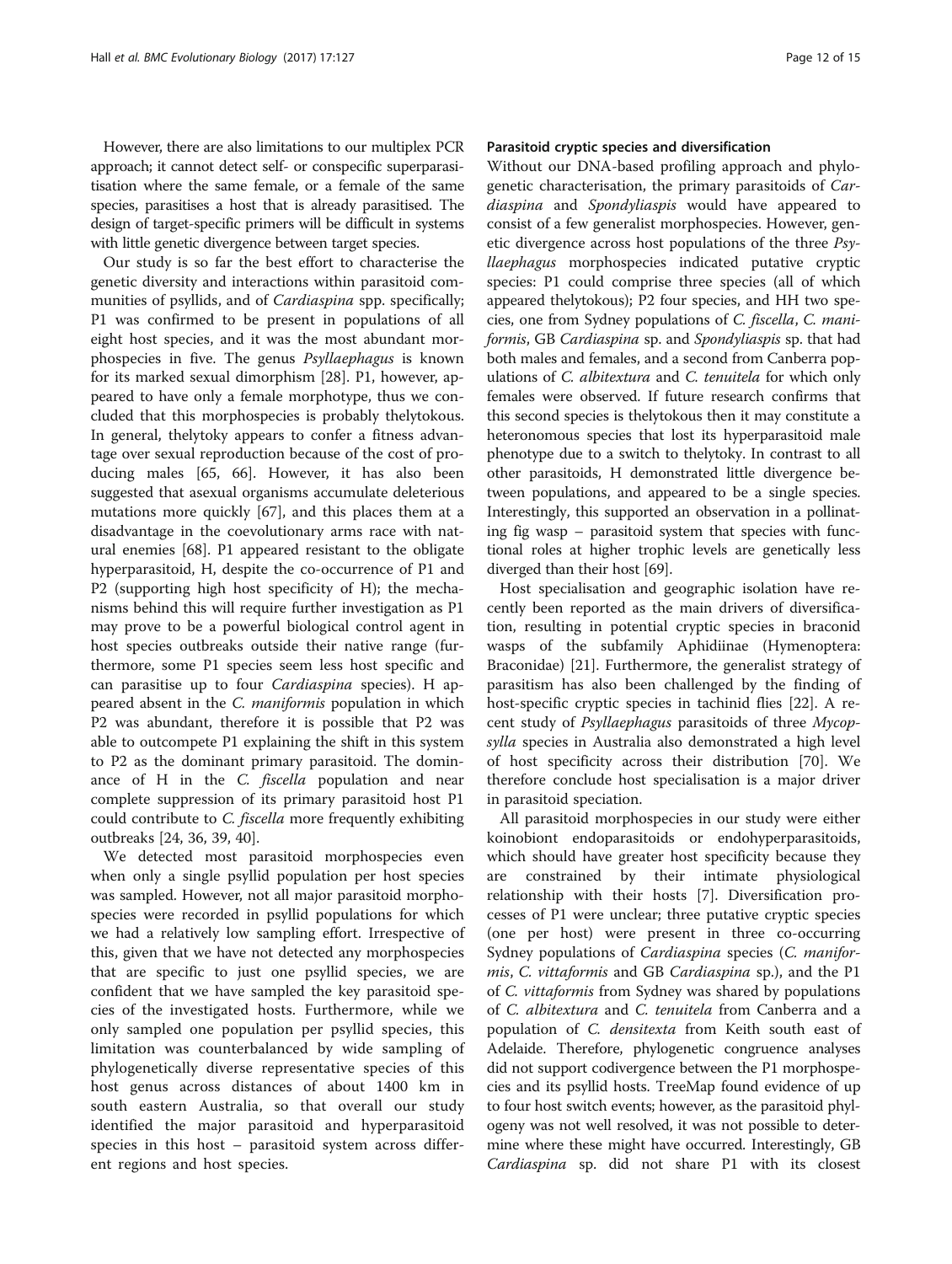<span id="page-12-0"></span>Cardiaspina relatives (C. densitexta in Keith and C. tenuitela in Canberra), while a population of another species from Sydney, C. vittaformis shared P1 with C. densitexta and C. tenuitela.

In contrast, phylogenetic congruence was supported between psyllid hosts and P2 by ParaFit and HCT, although not by TreeMap. A similar result was obtained for Anicetus (Encyrtidae) parasitoids and their scale insect hosts, with the conclusion that diversification was driven by sorting events and high host specificity [[10](#page-13-0)] (as was also found between psyllid hosts and P2). The presence of a number of highly host specific cryptic species rather than a single generalist morphospecies appeared likely for P2: populations of the two closely related host species, C. densitexta from Keith and GB Cardiaspina sp. from Sydney shared the same P2. The more diverged C. albitextura from Canberra also shared this P2 genotype, which might be explained by sorting/ loss event, or by a host switch. The cophylogenetic analysis of the P2-specific hyperparasitoid Co. psyllae (H) demonstrated that the shared P2 between C. albitextura, C. densitexta and C. tenuitela was the result of a host switch, and this could have occurred as a consequence of the geographic co-occurrence of C. albitextura and C. tenuitela (albeit we have only detected but not sequenced P2 from C. tenuitela).

We then investigated codivergence between the hyperparasitoid Co. psyllae (H) and both its primary parasitoid host (P2) and the psyllid host of the primary parasitoid. Species delimitation of cytb suggested that H was more generalist on several cryptic species of P2. However, 28S rDNA was more conserved and suggested a single P2 species, although this was not well supported. Despite being an apparent generalist hyperparasitoid species, H was codiverging with its multiple P2 host species based on all three tests of phylogenetic congruence, suggesting possible ongoing speciation of H into host specific species. This is indicative of a long-term association, possibly since its switch from the original host of parasitoids of the genus Coccidoctonus, scale insects [\[71\]](#page-14-0). Inclusion of a broader host range of Co. psyllae and phylogenetic analysis including Coccidoctonus species from other hemipteran systems – it also occurs in mealybugs [[72\]](#page-14-0) – should provide greater evolutionary resolution of this significant genus of hyperparasitoids.

HH provided an intriguing opportunity to investigate codivergence of a species with hosts across two trophic levels (herbivore and primary parasitoid). We found that HH was codiverging with P1 according to ParaFit, while this was borderline non-significant according to Tree-Map and HCT. Sampling from a broader host range may have given a clearer result. However, this trend towards codivergence as a hyperparasitoid of P1 was stronger than its relationship as primary parasitoid with psyllid hosts, for which codivergence was not supported. Host switches of HH occurred between psyllid populations from the same location; C. albitextura and C. tenuitela from Canberra, and C. maniformis and GB Cardiaspina sp. from Sydney. HH diversification appeared more strongly driven by geographic differentiation than host specialisation on psyllids; the HH from C. albitextura and C. tenuitela from Canberra belonged to the same species and genetically diverged from the HH species of four psyllid species from Sydney (where it emerged from C. fiscella, C. maniformis, GB Cardiaspina sp. and Spondyliaspis sp.). The weak support for codivergence of HH with P1 may have been influenced by the co-occurring Cardiaspina species in Canberra, where they shared P1 and HH genotypes.

#### Conclusions

Parasitoid communities in Cardiaspina psyllids are dominated by Psyllaephagus spp. and Co. psyllae. There were many cryptic species in *Psyllaephagus*, and the diversity of this genus may be much higher than currently estimated. Diversification appears to be driven by both host specialisation and host switching between co-occurring hosts. The high host specificity detected for most parasitoid species in this group means that any biological control program will require highly specific parasitoid populations for target psyllids. On the other hand the availability of more generalist parasitoid species may help substitute host specific parasitoids that may not always be available for biological control. From a population dynamic perspective, shared species within parasitoid communities of cooccurring psyllid hosts may also have ecological implications, whereby population fluctuations due to an outbreak of one psyllid species may impact the population dynamics of another psyllid species. The genera Psyllaephagus and Coccidoctonus may be model genera to study host specificity, diversification and speciation, as well as provide insights into the evolution of hyperparasitism, heteronomous hyperparasitism and thelytoky in parasitoids.

## Additional file

[Additional file 1:](dx.doi.org/10.1186/s12862-017-0959-2) Tables S1 to S8. (DOCX 54 kb)

#### Acknowledgements

We thank Umar Lubanga and Kevin Farnier for their assistance with collection of specimens. Jocelyn King gave advice on the non-destructive DNA extraction protocol. We thank Jennifer Morrow for sharing sequence information for psyllid primer development, John La Salle for confirmation of parasitoid morphospecies and Nicole Fisher for vouchering specimens at ANIC (CSIRO).

#### Funding

This research was supported by an Australian Postgraduate Award to AAGH, a research grant of the NSW Government through the Environmental Trust (2012 MG 0003) to MR and JMC, an ARC Future Fellowship to MJS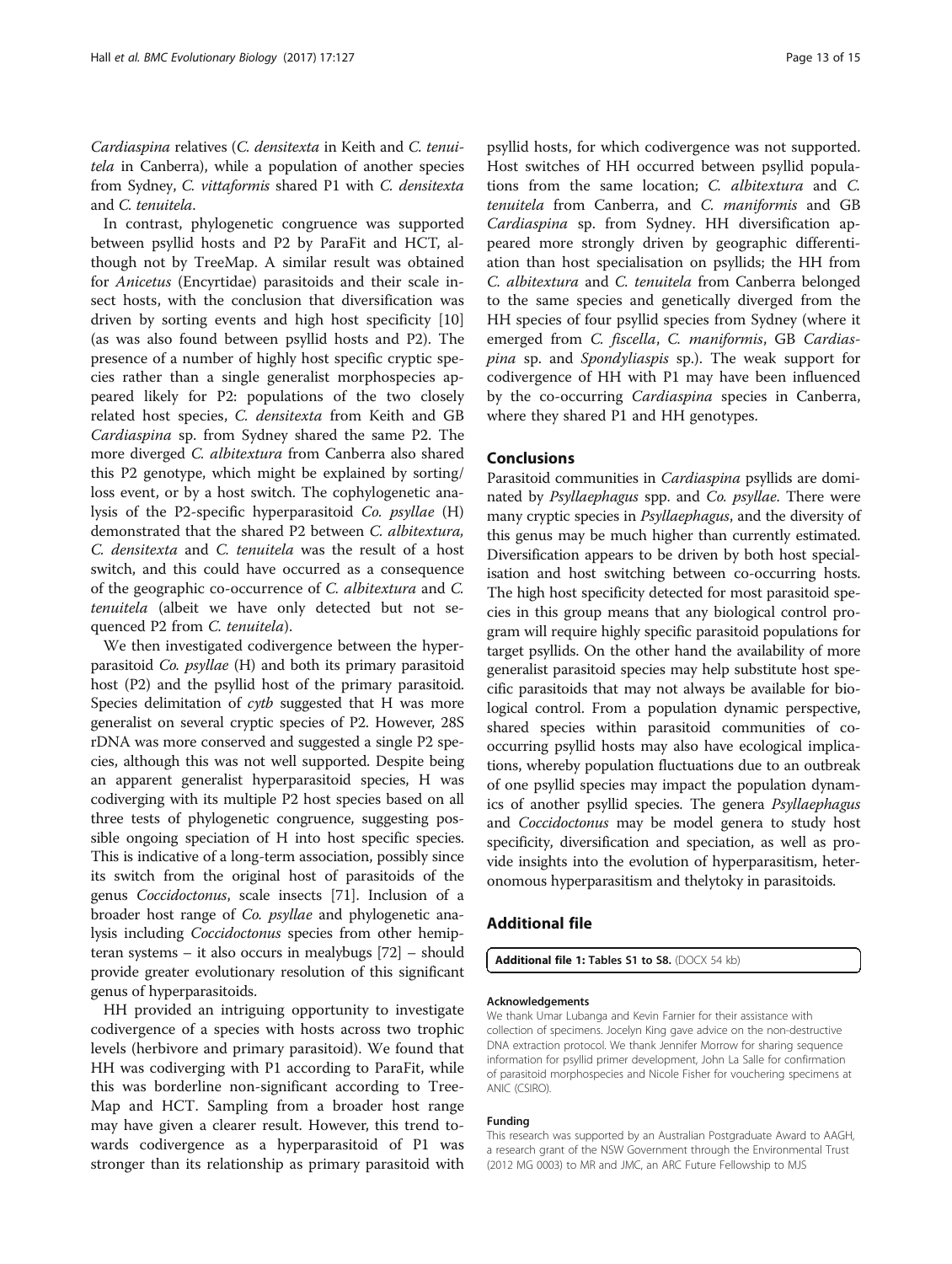<span id="page-13-0"></span>(FT100100199) and by the Hawkesbury Institute for the Environment, Western Sydney University.

#### Availability of data and materials

Sequence data used in this study have been submitted to GenBank, and accession numbers are provided in the paper.

#### Authors' contributions

AAGH and MR designed the project; AAGH, MJS, GST and MR performed field work; AAGH carried out the molecular lab work; AAGH, JMC and MR performed the analyses; AAGH, MR and JMC wrote the manuscript with input from all other authors; all authors approved the final manuscript version.

#### Competing interests

The authors declare that they have no competing interests.

#### Consent for publication

Not applicable.

#### Ethics approval and consent to participate

Not applicable.

## Publisher's Note

Springer Nature remains neutral with regard to jurisdictional claims in published maps and institutional affiliations.

#### Author details

<sup>1</sup> Hawkesbury Institute for the Environment, Western Sydney University, Locked Bag 1797, Penrith, NSW 2751, Australia. <sup>2</sup>Department of Ecology, Environment & Evolution, La Trobe University, Melbourne VIC 3086, Australia. <sup>3</sup> Australian Centre for Evolutionary Biology and Biodiversity, School of Biological Sciences, The University of Adelaide, Adelaide SA 5005, Australia.

#### Received: 7 February 2017 Accepted: 8 May 2017 Published online: 06 June 2017

#### References

- 1. Godfray HCJ. Parasitoids: behavioral and evolutionary ecology. Princeton: Princeton University Press; 1994.
- LaSalle J, Gauld ID. Parasitic Hymenoptera and the biodiversity crisis. Redia. 1991;74:315–34.
- 3. Stireman JO, Nason JD, Heard SB, Seehawer JM. Cascading host-associated genetic differentiation in parasitoids of phytophagous insects. Proc R Soc B-Biol Sci. 2006;273:523–30.
- 4. Forbes AA, Powell THQ, Stelinski LL, Smith JJ, Feder JL. Sequential sympatric speciation across trophic levels. Science. 2009;323:776–9.
- 5. Hood GR, Forbes AA, Powell THQ, Egan SP, Hamerlinck G, Smith JJ, Feder JL. Sequential divergence and the multiplicative origin of community diversity. Proc Natl Acad Sci U S A. 2015;112:E5980–9.
- 6. Condon MA, Scheffer SJ, Lewis ML, Wharton R, Adams DC, Forbes AA. Lethal interactions between parasites and prey increase niche diversity in a tropical community. Science. 2014;343:1240–4.
- 7. Askew RR, Shaw MR. Parasitoid communities: their size, structure and development. In: Waage J, Greathead D, editors. Insect Parasitoids. London: Academic Press; 1986. p. 225–64.
- 8. Strand MR, Obrycki JJ. Host specificity of insect parasitoids and predators. Bioscience. 1996;46:422–9.
- 9. Bailey R, Schönrogge K, Cook JM, Melika G, Csóka G, Thuróczy C, Stone GN. Host niches and defensive extended phenotypes structure parasitoid wasp communities. PLoS Biol. 2009;7:e1000179.
- 10. Deng J, Yu F, Li H-B, Gebiola M, Desdevises Y, Wu S-A, Zhang Y-Z. Cophylogenetic relationships between Anicetus parasitoids (Hymenoptera: Encyrtidae) and their scale insect hosts (Hemiptera: Coccidae). BMC Evol Biol. 2013;13:275.
- 11. Peralta G, Frost CM, Didham RK, Varsani A, Tylianakis JM. Phylogenetic diversity and co-evolutionary signals among trophic levels change across a habitat edge. J Anim Ecol. 2015;84:364–72.
- 12. Lopez-Vaamonde C, Godfray HCJ, West SA, Hansson C, Cook JM. The evolution of host use and unusual reproductive strategies in Achrysocharoides parasitoid wasps. J Evol Biol. 2005;18:1029–41.
- 13. Lopez-Vaamonde C, Rasplus JY, Weiblen GD, Cook JM. Molecular phylogenies of fig wasps: partial cocladogenesis of pollinators and parasites. Mol Phylogenet Evol. 2001;21:55–71.
- 14. Hamerlinck G, Hulbert D, Hood GR, Smith JJ, Forbes AA. Histories of host shifts and cospeciation among free-living parasitoids of Rhagoletis flies. J Evol Biol. 2016;29:1766–79.
- 15. Völkl W, Starý P. Parasitation of Uroleucon species (Hom., Aphididae) on thistles (Compositae, Cardueae). J Appl Entomol. 1988;106:500–6.
- 16. Evenhuis HH. Studies on Cynipidae, Alloxystinae. 5. Alloxysta citripes (Thomson) and Alloxysta ligustri n. Sp., with remarks on host specifity in the subfamily. Entomol Ber Amsterdam. 1976;36:140–4.
- 17. Godfray HCJ, Lewis OT, Memmott J. Studying insect diversity in the tropics. Philos Trans R Soc B Sci. 1999;354:1811–24.
- 18. Gariepy TD, Kuhlmann U, Gillott C, Erlandson M. Parasitoids, predators and PCR: the use of diagnostic molecular markers in biological control of arthropods. J Appl Entomol. 2007;131:225–40.
- 19. Smith MA, Eveleigh ES, McCann KS, Merilo MT, McCarthy PC, Van Rooyen KI. Barcoding a quantified food web: crypsis, concepts, ecology and hypotheses. PLoS One. 2011;6:e14424.
- 20. Hrček J, Godfray HCJ. What do molecular methods bring to host–parasitoid food webs? Trends Parasitol. 2015;31:30–5.
- 21. Derocles SAP, Plantegenest M, Rasplus JY, Marie A, Evans DM, Lunt DH, Le Ralec A. Are generalist Aphidiinae (Hym. Braconidae) mostly cryptic species complexes? Syst Entomol. 2015;41:379–91.
- 22. Smith MA, Wood DM, Janzen DH, Hallwachs W, Hebert PDN. DNA barcodes affirm that 16 species of apparently generalist tropical parasitoid flies (Diptera, Tachinidae) are not all generalists. Proc Natl Acad Sci U S A. 2007;104:4967–72.
- 23. Hollis D. Australian Psylloidea jumping plantlice and lerp insects. Canberra, Australia: Australian Biological Resources Study; 2004.
- 24. Collett N. Biology and control of psyllids, and the possible causes for defoliation of Eucalyptus camaldulensis Dehnh. (river red gum) in southeastern Australia-a review. Aust For. 2001;64:88–95.
- 25. Valente C, Manta A, Vaz A. First record of the Australian psyllid Ctenarytaina spatulata Taylor (Homoptera: Psyllidae) in Europe. J Appl Entomol. 2004; 128:369–70.
- 26. Brennan EB, Gill RJ, Hrusa GF, Weinbaum SA. First record of Glycaspis brimblecombei (Moore) (Homoptera: Psyllidae) in North America: initial observations and predator associations of a potentially serious new pest of eucalyptus in California. Pan Pac Entomol. 1999;75:55–7.
- 27. de Queiroz Santana DL, Burckhardt D. Introduced Eucalyptus psyllids in Brazil. J For Res. 2007;12:337–44.
- 28. Riek EF. The Australian species of Psyllaephagus (Hymenoptera: Encyrtidae), parasites of psyllids (Homoptera). Aust J Zool. 1962;10:684–757.
- 29. Noyes JS, Hanson P. Encyrtidae (Hymenoptera: Chalcidoidea) of Costa Rica: the genera and species associated with jumping plant-lice (Homoptera: Psylloidea). Bull Nat Hist Mus Entomol Ser. 1996;65:105–64.
- 30. Noyes JS, Hayat M. A review of the genera of indo-Pacific Encyrtidae (Hymenoptera: Chalcidoidea). Bulletin of the British museum (natural history). Entomol Ser. 1984;48:131–395.
- 31. Steinbauer MJ, Sinai KMJ, Anderson A, Taylor GS, Horton BM. Trophic cascades in bell miner-associated dieback forests: quantifying relationships between leaf quality, psyllids and Psyllaephagus parasitoids. Austral Ecol. 2015;40:77–89.
- 32. Daane KM, Sime KR, Paine TD. Climate and the effectiveness of Psyllaephagus bliteus as a parasitoid of the red gum lerp psyllid. Biocontrol Sci Tech. 2012;22:1305–20.
- 33. Berry JA. Key to the New Zealand species of Psyllaephagus Ashmead (Hymenoptera: Encyrtidae) with descriptions of three new species and a new record of the psyllid hyperparasitoid Coccidoctonus psyllae Riek (Hymenoptera: Encyrtidae). Aust J Entomol. 2007;46:99–105.
- 34. Steinbauer MJ, Burns AE, Hall A, Riegler M, Taylor GS. Nutritional enhancement of leaves by a psyllid through senescence-like processes: insect manipulation or plant defence? Oecologia. 2014;176:1061–74.
- 35. Hall AAG, Gherlenda AN, Hasegawa S, Johnson SN, Cook JM, Riegler M. Anatomy of an outbreak: the biology and population dynamics of a Cardiaspina psyllid species in an endangered woodland ecosystem. Agric For Entomol. 2015;17:292–301.
- 36. Campbell KG. The biology and population ecology of two species of Cardiaspina (Hemiptera: Psyllidae) in plague numbers on Eucalyptus grandis in new South Wales. Proc Linnean Soc NSW. 1992;113:135–50.
- 37. Clark LR. The general biology of Cardiaspina albitextura (Psyllidae) and its abundance in relation to weather and parasitism. Aust J Zool. 1962;10:537–86.